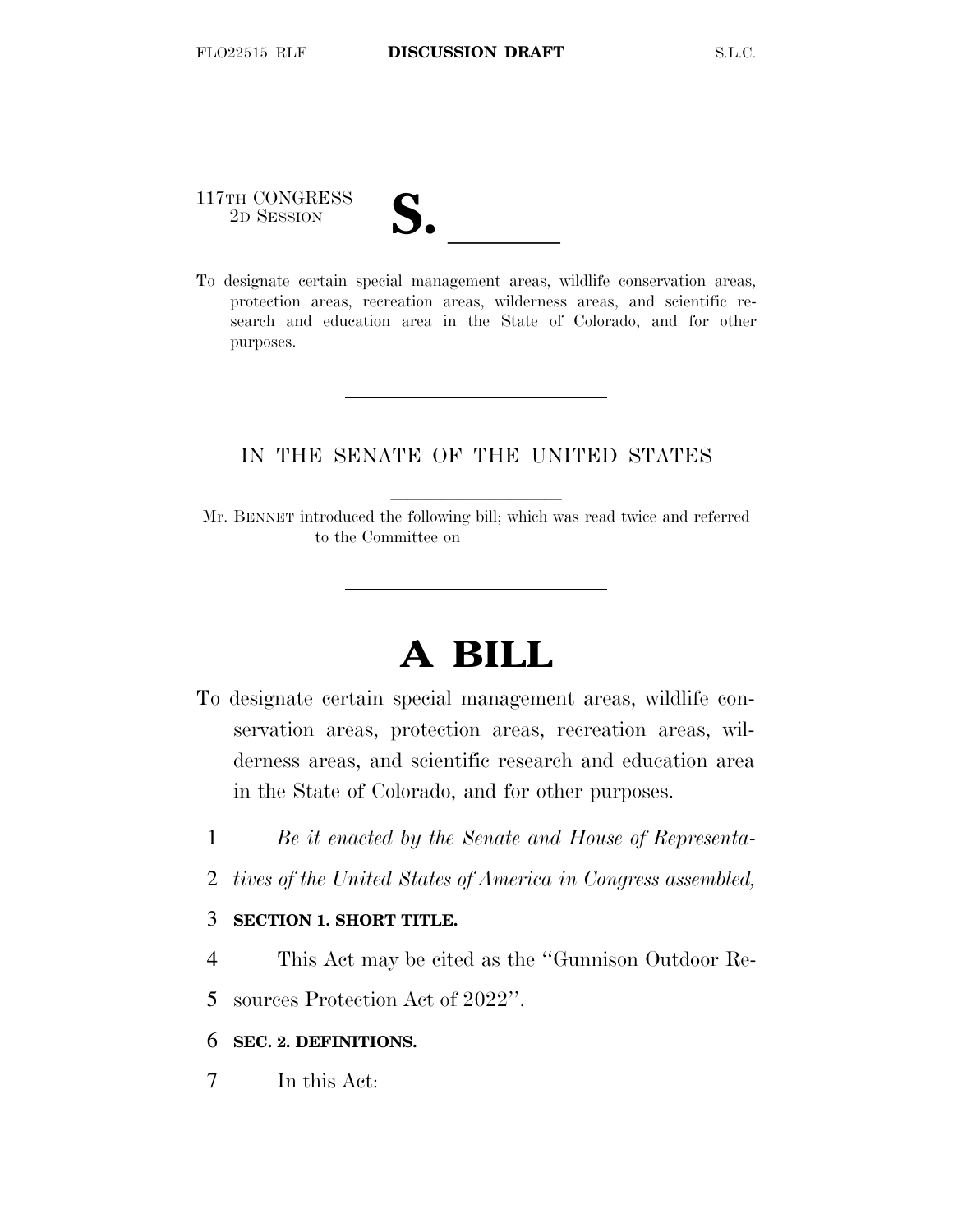| $\mathbf{1}$   | (1) COLLABORATIVELY DEVELOPED.—The term              |
|----------------|------------------------------------------------------|
| $\overline{2}$ | "collaboratively developed", with respect to a       |
| 3              | project, means the project is developed and imple-   |
| $\overline{4}$ | mented through a collaborative process that—         |
| 5              | (A) includes multiple interested persons             |
| 6              | representing diverse interests; and                  |
| 7              | $(B)(i)$ is transparent and nonexclusive; or         |
| 8              | (ii) meets the requirements for a resource           |
| 9              | advisory committee under—                            |
| 10             | (I) for projects carried out on Na-                  |
| 11             | tional Forest System land, subsections (c)           |
| 12             | through (f) of section 205 of the Secure             |
| 13             | Rural Schools and Community Self-Deter-              |
| 14             | mination Act of 2000 (16 U.S.C. 7125); or            |
| 15             | (II) for projects carried out on Bu-                 |
| 16             | reau of Land Management land, subpart                |
| 17             | 1784 of part 1700 of title 43, Code of               |
| 18             | Federal Regulations (or successor regula-            |
| 19             | tions).                                              |
| 20             | (2) COUNTY.—The term "County" means Gun-             |
| 21             | nison County, Colorado.                              |
| 22             | (3) COVERED AREA.—The term "covered area"            |
| 23             | means each of the Special Management Areas, Wild-    |
| 24             | Conservation Areas, Protection Areas,<br>life<br>and |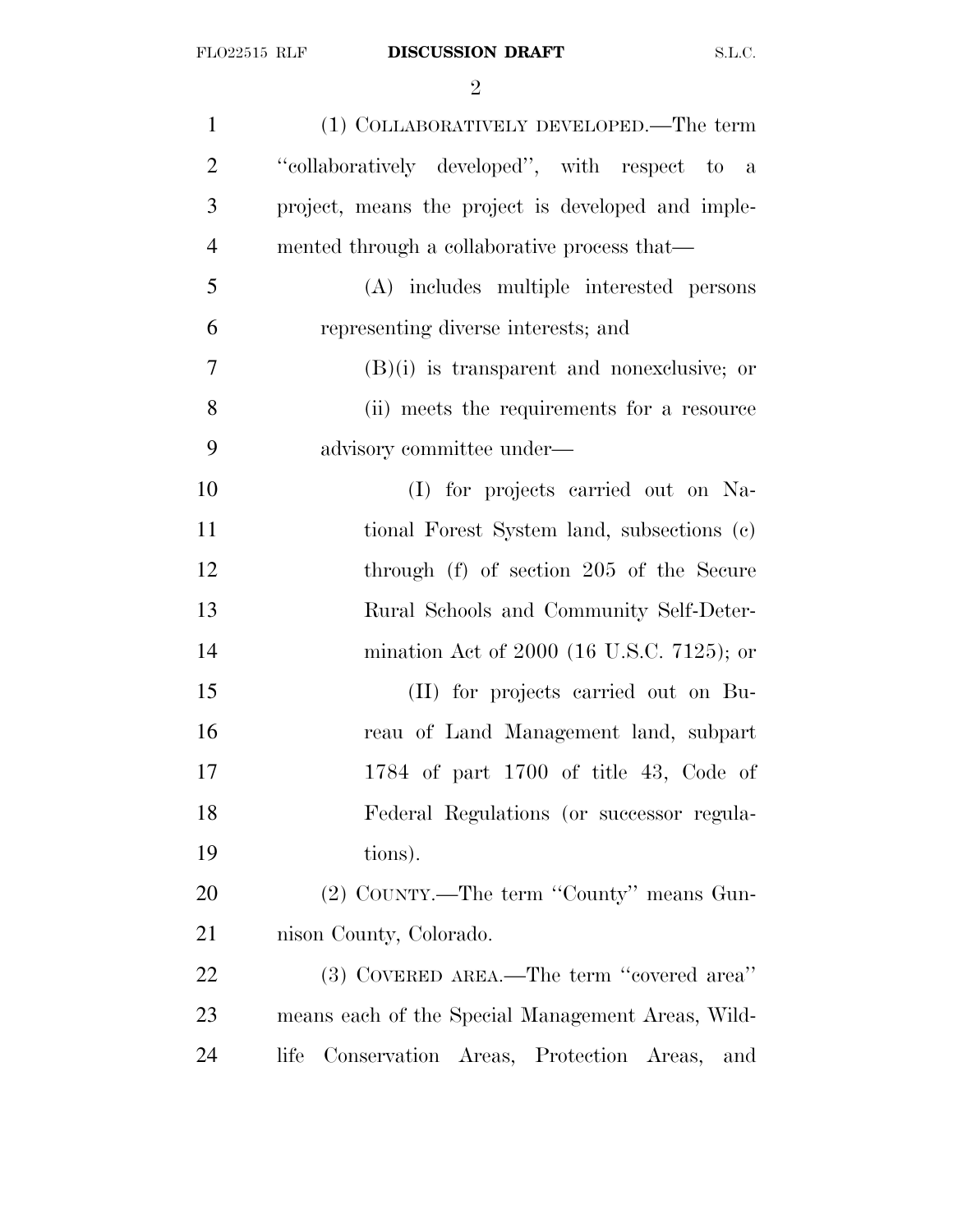| $\mathbf{1}$   | Recreation Management Areas and the Scientific       |
|----------------|------------------------------------------------------|
| $\overline{2}$ | Research and Education Area.                         |
| 3              | (4) DECOMMISSION.—The term "decommis-                |
| $\overline{4}$ | sion", with respect to a road, means—                |
| 5              | (A) reestablishing native vegetation on the          |
| 6              | road;                                                |
| 7              | (B) restoring any natural drainage, water-           |
| 8              | shed function, or other ecological processes that    |
| 9              | were disrupted or adversely impacted by the          |
| 10             | road by removing or hydrologically dis-              |
| 11             | connecting the road prism and reestablishing         |
| 12             | stable slope contours;                               |
| 13             | (C) effectively blocking the road to vehic-          |
| 14             | ular traffic, where feasible; and                    |
| 15             | (D) developing and implementing an effec-            |
| 16             | tive monitoring and response plan for invasive       |
| 17             | species and vehicular traffic incursions.            |
| 18             | (5) ECOLOGICAL INTEGRITY.—The term "eco-             |
| 19             | logical integrity" has the meaning given the term in |
| <b>20</b>      | section 219.19 of title 36, Code of Federal Regula-  |
| 21             | tions (as in effect on the date of enactment of this |
| 22             | Act).                                                |
| 23             | $(6)$ OFF-HIGHWAY VEHICLE.—The term "off-            |
| 24             | highway vehicle"—                                    |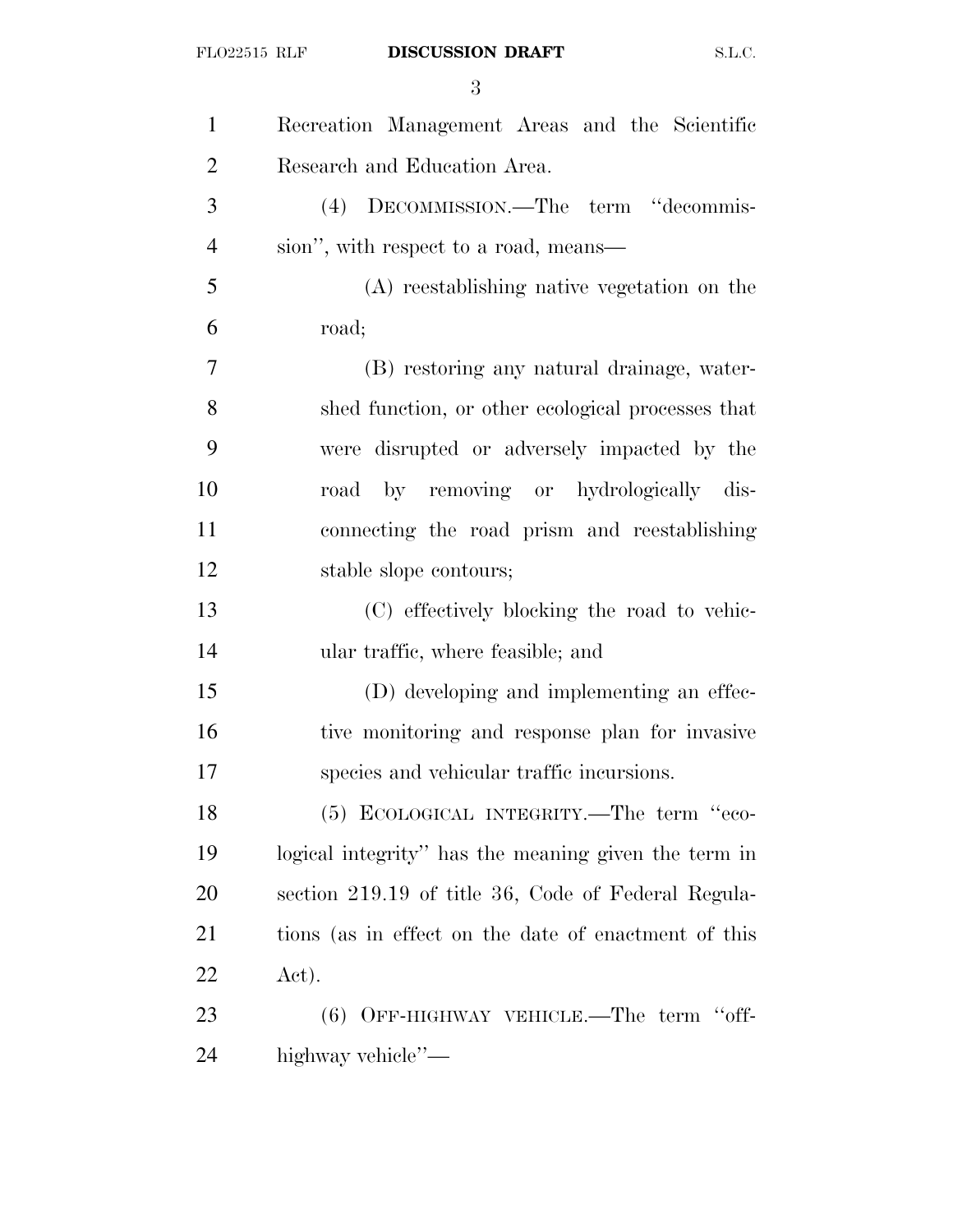(A) with respect to National Forest Sys- tem land, has the meaning given the term in section 212.1 of title 36, Code of Federal Regu- lations (or a successor regulation); and (B) with respect to land managed by the Bureau of Land Management, has the meaning given the term ''off-road vehicle'' in section 8340.0-5 of title 43, Code of Federal Regula- tions (or a successor regulation). (7) OVER-SNOW VEHICLE.—The term ''over- snow vehicle'' has the meaning given the term in section 212.1 of title 36, Code of Federal Regula- tions (or a successor regulation). (8) PROTECTION AREA.—The term ''Protection Area'' means a protection area designated by section  $16 \t 5(a).$  (9) PROTECTION AREA MAP.—The term ''Pro- tection Area map'' means the map entitled ''Pro- posed Gunnison Outdoor Resources Protection Act 20 Protection Areas'' and dated  $[$   $]$ , 2022. 22 (10) RECREATION MANAGEMENT AREA.—The term ''Recreation Management Area'' means a recre-

ation management area designated by section 6(a).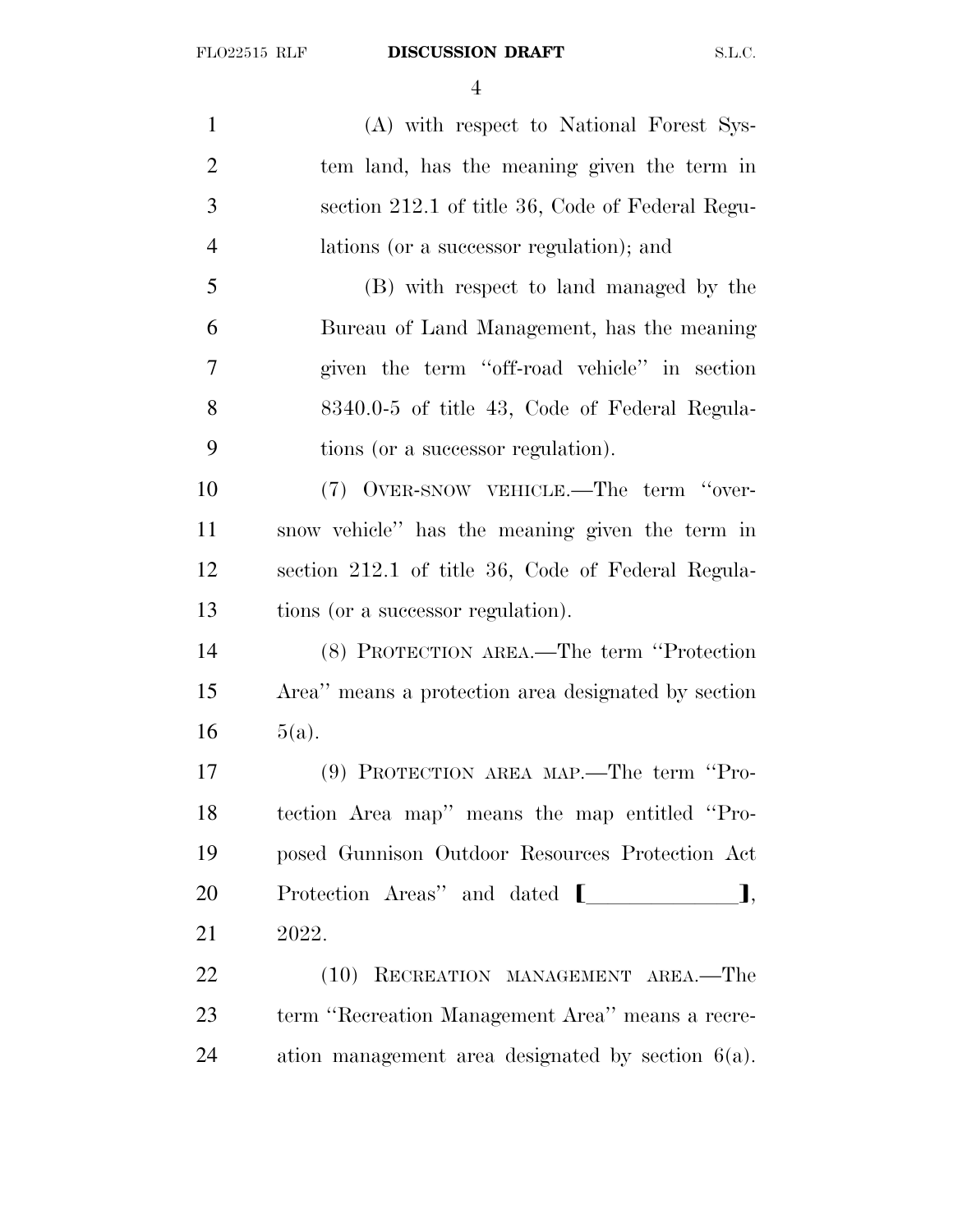(11) RESTORE.—The term ''restore'' has the meaning given the term in section 219.19 of title 36, Code of Federal Regulations (as in effect on the date of enactment of this Act). (12) RMA MAP.—The term ''RMA map'' means the map entitled ''Proposed Gunnison Outdoor Re- sources Protection Act Recreation Management 8 Areas'' and dated  $\llbracket$   $\rrbracket$ , 2022. (13) SCIENTIFIC RESEARCH AND EDUCATION AREA.—The term ''Scientific Research and Edu- cation Area'' means the Rocky Mountain Scientific Research and Education Area designated by section 13  $7(a)$ . (14) SECRETARY.—The term ''Secretary'' means— (A) the Secretary of Agriculture (acting through the Chief of the Forest Service), with respect to National Forest System land; and (B) the Secretary of the Interior with re- spect to land managed by the Director of the Bureau of Land Management. (15) SMA MAP.—The term ''SMA map'' means the map entitled ''Proposed Gunnison Outdoor Re- sources Protection Act Special Management Areas'' 25 and dated  $\blacksquare$   $\blacksquare$ , 2022.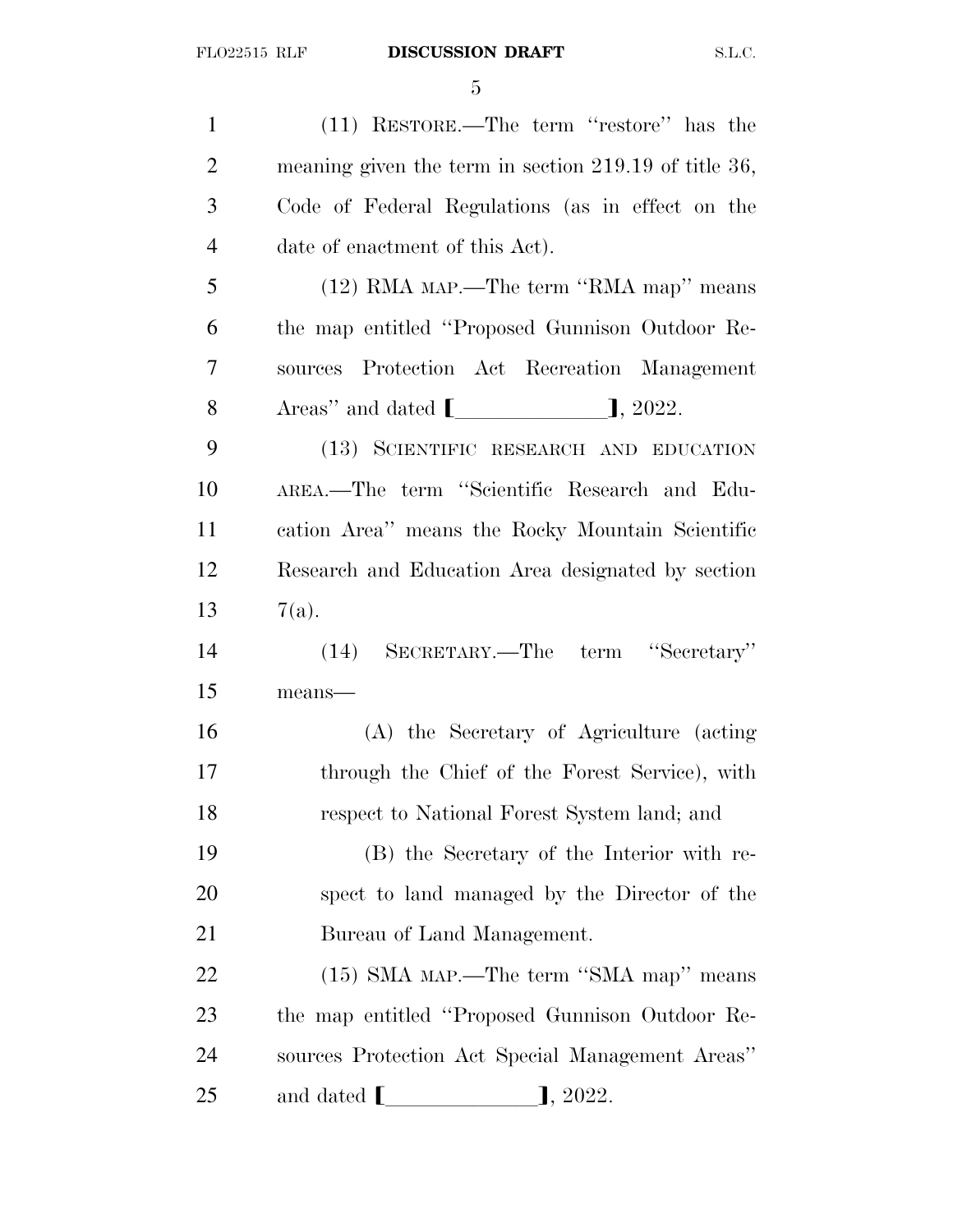(16) SPECIAL MANAGEMENT AREA.—The term ''Special Management Area'' means a special man- agement area designated by section 3(a). (17) STATE.—The term ''State'' means the State of Colorado. (18) WCA MAP.—The term ''WCA map'' means the map entitled ''Proposed Gunnison Outdoor Re- sources Protection Act Wildlife Conservation Areas'' 9 and dated  $\begin{bmatrix} 9 & 2022 \end{bmatrix}$ , 2022. (19) WILDERNESS AREA.—The term ''wilder- ness area'' means any area designated as wilderness by the amendments to section  $2(a)$  of the Colorado Wilderness Act of 1993 (16 U.S.C. 1132 note; Pub-14 lie Law 103–77) made by section  $8(a)$ . (20) WILDLAND-URBAN INTERFACE.—The term ''wildland-urban interface'' means land within a cov-17 – ered area that is within  $\frac{1}{4}$  mile of the interface and intermix areas mapped as the wildland-urban inter- face in the document entitled ''The Wildland-Urban Interface of the Conterminous United States'' and published by the Department of Agriculture in 2015. 22 (21) WILDLIFE CONSERVATION AREA.—The term ''Wildlife Conservation Area'' means a wildlife conservation area designated by section 4(a).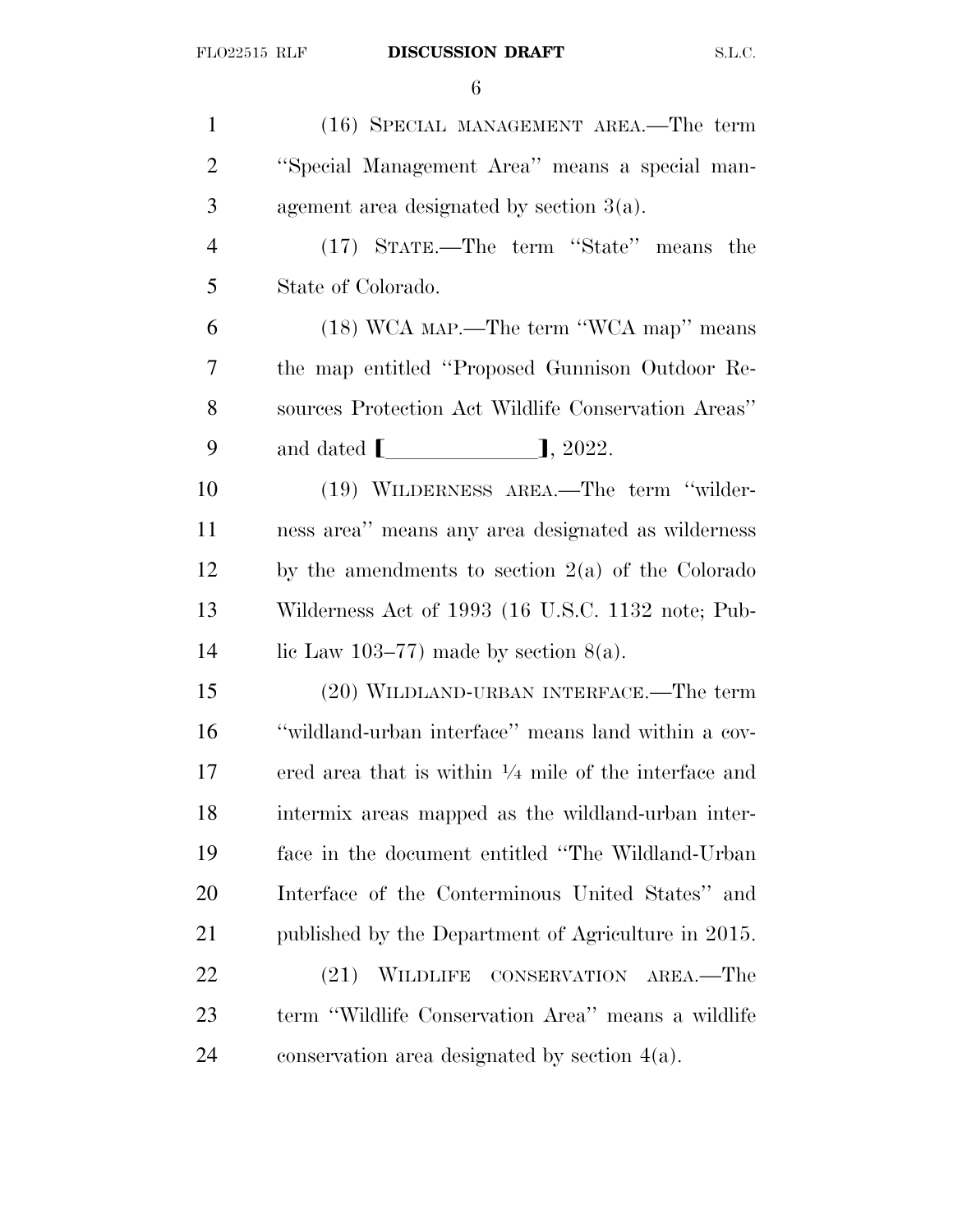| $\mathbf{1}$   | (22) WINTER TRAVEL MANAGEMENT PLAN.                            |
|----------------|----------------------------------------------------------------|
| $\overline{2}$ | The term "winter travel management plan" means                 |
| 3              | a decision designating roads, trails, or areas for             |
| $\overline{4}$ | over-snow vehicle use in accordance with—                      |
| 5              | (A) in the case of Forest Service land                         |
| 6              | within a covered area, subpart $C$ of part 212 of              |
| 7              | title 36, Code of Federal Regulations (or suc-                 |
| 8              | cessor regulations); and                                       |
| 9              | (B) in the case of Bureau of Land Man-                         |
| 10             | agement land within a covered area, subpart                    |
| 11             | 8342 of title 43, Code of Federal Regulations                  |
| 12             | (or successor regulations).                                    |
|                |                                                                |
| 13             | SEC. 3. DESIGNATION OF SPECIAL MANAGEMENT AREAS.               |
| 14             | (a) DESIGNATION.                                               |
| 15             | (1) AMERICAN FLAG SPECIAL MANAGEMENT                           |
| 16             | AREA.—Subject to valid existing rights, certain Fed-           |
| 17             | eral land in the County managed by the Forest                  |
| 18             | Service comprising approximately 36,329 acres, as              |
| 19             | generally depicted on the SMA map, is designated as            |
| 20             | the "American Flag Special Management Area".                   |
| 21             | <b>BECKWITHS</b><br>(2)<br><b>SPECIAL</b><br><b>MANAGEMENT</b> |
| 22             | AREA.—Subject to valid existing rights, certain Fed-           |
| 23             | eral land in the County managed by the Forest                  |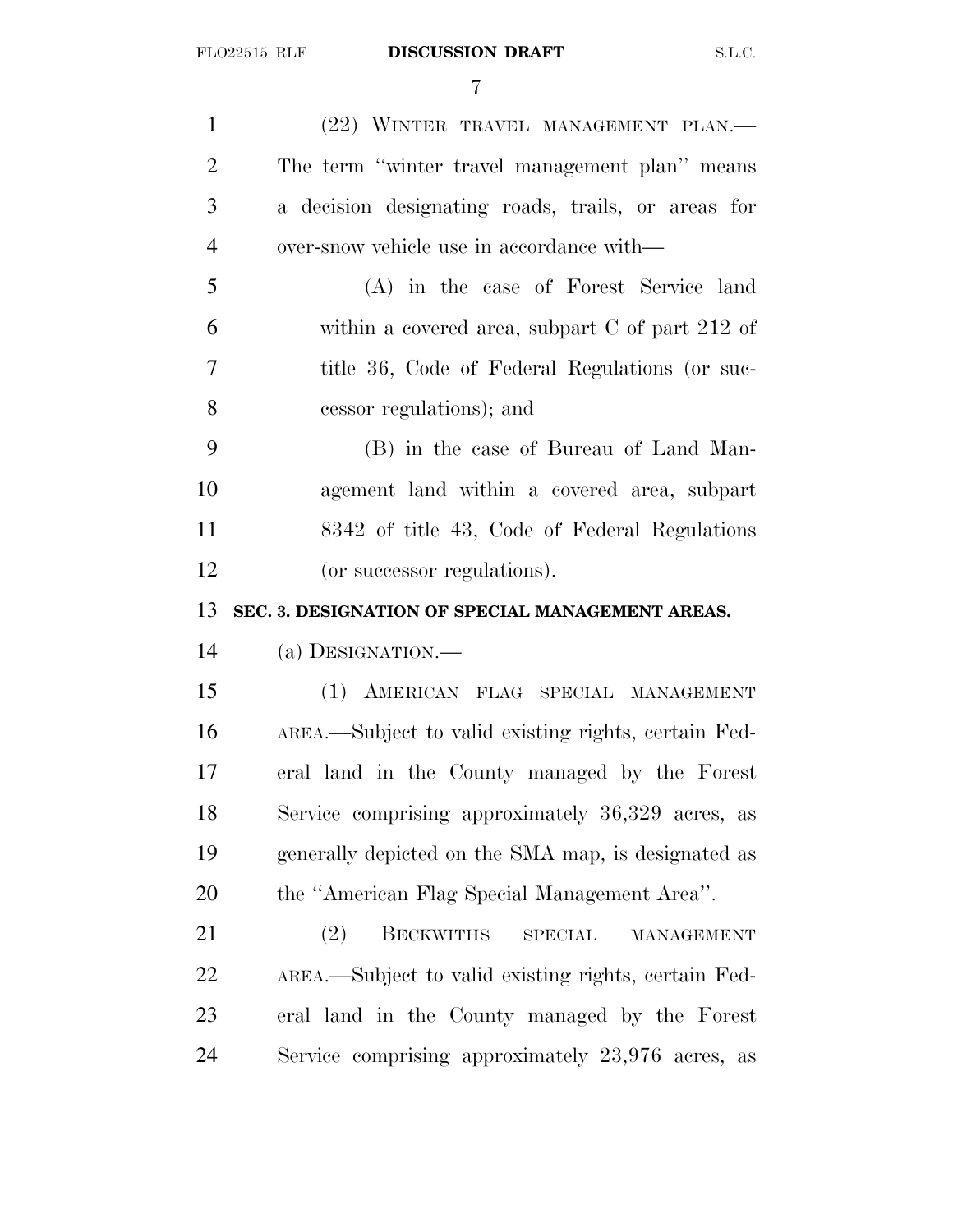generally depicted on the SMA map, is designated as the ''Beckwiths Special Management Area''.

**SPECIAL MANAGEMENT**  AREA.—Subject to valid existing rights, certain Fed- eral land in the County managed by the Forest Service and the Bureau of Land Management com- prising approximately 36,744 acres, as generally de- picted on the SMA map, is designated as the ''Black 9 Mesa Special Management Area".

**I**(4) CLEAR FORK SPECIAL MANAGEMENT AREA.—Subject to valid existing rights, certain Fed- eral land in the County managed by the Bureau of Land Management comprising approximately 45,511 acres, as generally depicted on the SMA map, is des- ignated as the ''Clear Fork Special Management  $16 \qquad \text{Area}$ ".

 (5) NORTH POVERTY GULCH SPECIAL MANAGE- MENT AREA.—Subject to valid existing rights, cer- tain Federal land in the County managed by the Forest Service comprising approximately 4,496 acres, as generally depicted on the SMA map, is des- ignated as the ''North Poverty Gulch Special Man-agement Area''.

 (6) MCINTOSH MOUNTAIN SPECIAL MANAGE-MENT AREA.—Subject to valid existing rights, cer-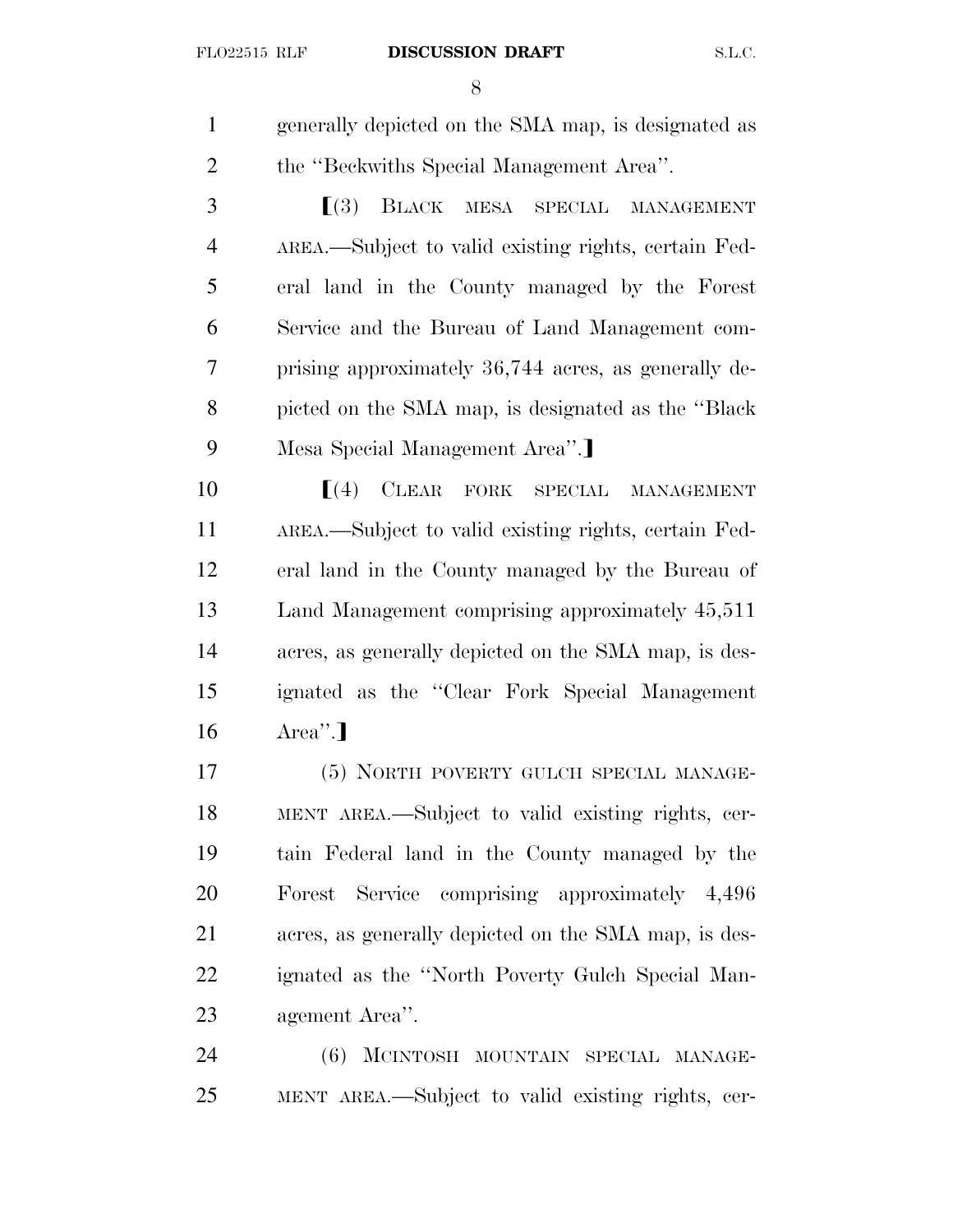#### FLO22515 RLF **DISCUSSION DRAFT** S.L.C.

 tain Federal land in the County managed by the Bu- reau of Land Management and the Forest Service comprising approximately 22,415 acres, as generally depicted on the SMA map, is designated as the ''McIntosh Mountain Special Management Area''.

**F**(7) PILOT KNOB SPECIAL MANAGEMENT AREA.—Subject to valid existing rights, certain Fed- eral land in the County managed by the Bureau of Land Management comprising approximately 20,725 acres, as generally depicted on the SMA map, is des- ignated as the ''Pilot Knob Special Management Area''.

 (8) SIGNAL PEAK SPECIAL MANAGEMENT AREA.—Subject to valid existing rights, certain Fed- eral land in the County managed by the Bureau of Land Management and the Forest Service com- prising approximately 28,483 acres, as generally de- picted on the SMA map, is designated as the ''Sig-nal Peak Special Management Area''.

 (9) UNION PARK SPECIAL MANAGEMENT AREA.—Subject to valid existing rights, certain Fed- eral land in the County managed by the Forest Service comprising approximately 22,472 acres, as generally depicted on the SMA map, is designated as the ''Union Park Special Management Area''.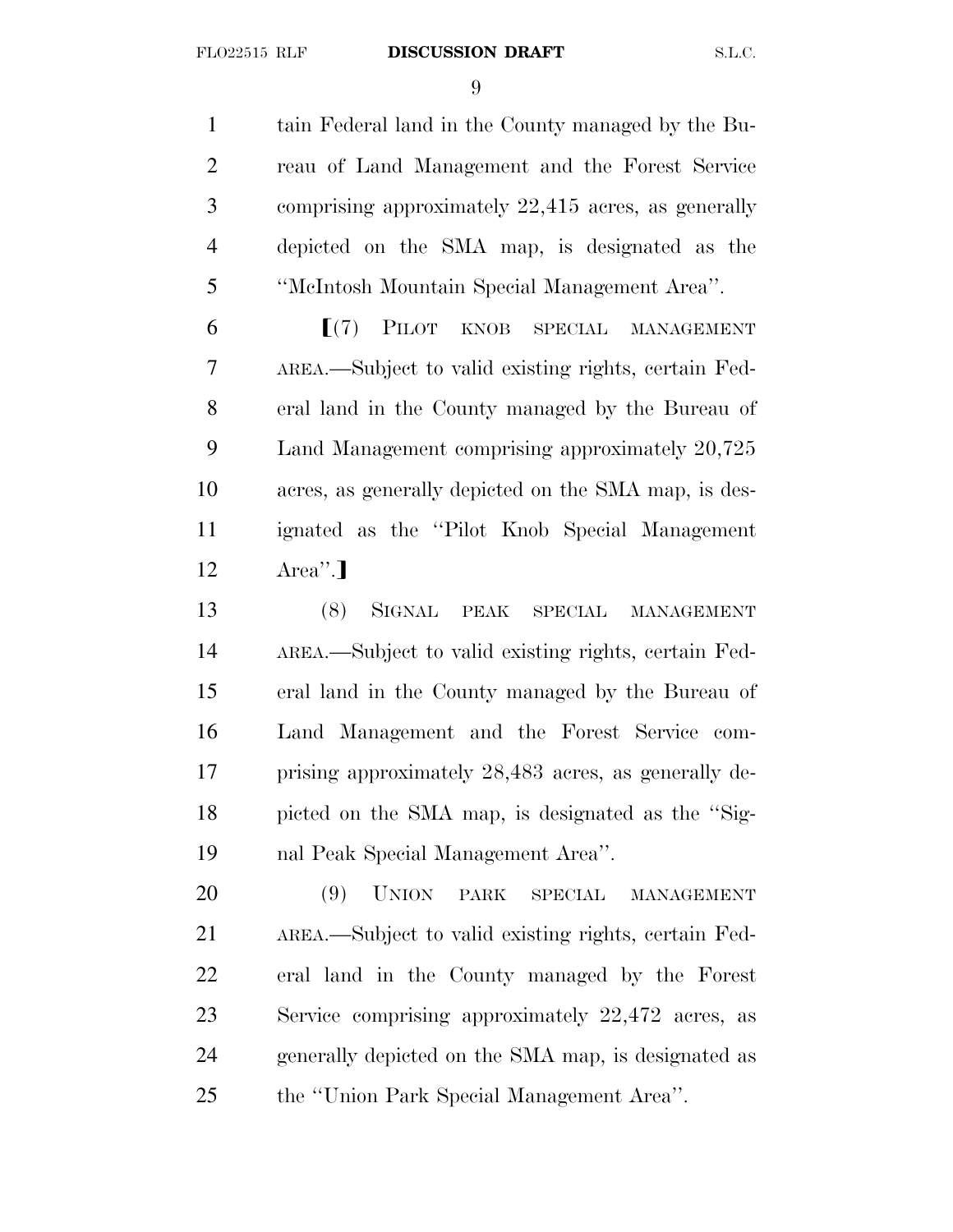| $\mathbf{1}$   | (10) WHETSTONE HEADWATERS SPECIAL MAN-                         |
|----------------|----------------------------------------------------------------|
| $\overline{2}$ | AGEMENT AREA.—Subject to valid existing rights,                |
| 3              | certain Federal land in the County managed by the              |
| $\overline{4}$ | Forest Service and the Bureau of Land Management               |
| 5              | comprising approximately 20,564 acres, as generally            |
| 6              | depicted on the SMA map, is designated as the                  |
| 7              | "Whetstone Headwaters Special Management Area".                |
| 8              | (b) PURPOSE.—The purpose of the Special Manage-                |
| 9              | ment Areas is to conserve, protect, and enhance for the        |
| 10             | benefit of present and future generations the natural, sce-    |
| 11             | nic, scientific, cultural, watershed, recreation, and wildlife |
| 12             | resources of the Special Management Areas.                     |
| 13             | (c) MANAGEMENT.-                                               |
| 14             | (1) IN GENERAL.—The Secretary shall manage                     |
| 15             | the Special Management Areas in a manner that—                 |
| 16             | (A) conserves, protects, and enhances the                      |
| 17             | resources of the Special Management Areas;                     |
| 18             | and                                                            |
| 19             | (B) is in accordance with—                                     |
| 20             | (i) this Act; and                                              |
| 21             | (ii) other applicable laws.                                    |
| 22             | $(2)$ USES.—                                                   |
| 23             | (A) IN GENERAL.—The Secretary shall                            |
| 24             | only allow uses of the Special Management                      |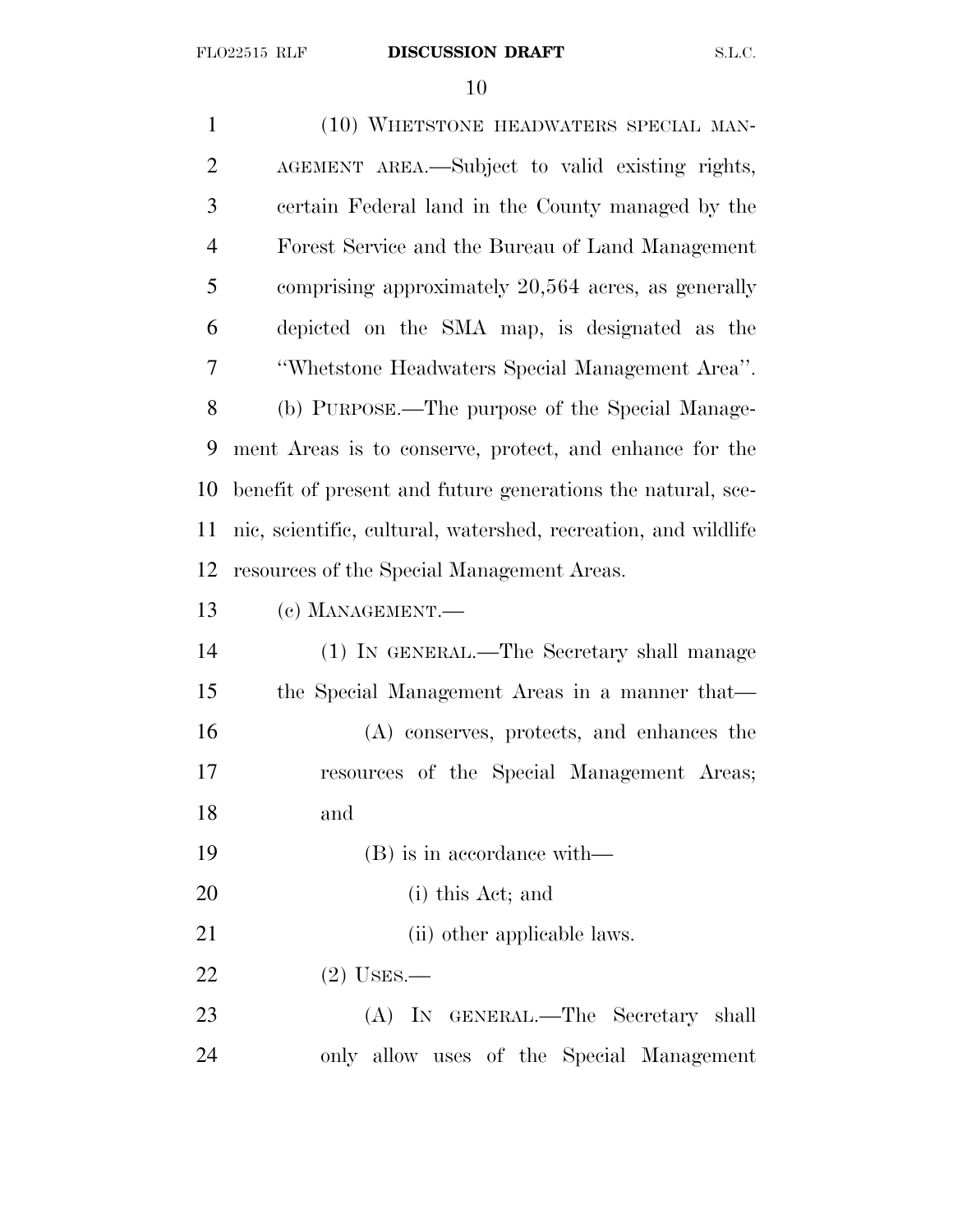| $\mathbf{1}$   | Areas that the Secretary determines would fur- |
|----------------|------------------------------------------------|
| $\overline{2}$ | ther the purpose described in subsection (b).  |
| 3              | (B) VEHICLE AND BICYCLE USE.—                  |
| $\overline{4}$ | (i) IN GENERAL.—The use of off-high-           |
| 5              | way vehicles and bicycles in the Special       |
| 6              | Management Areas shall be permitted only       |
| 7              | on roads, trails, and areas designated for     |
| 8              | use by those vehicles on the date of enact-    |
| 9              | ment of this Act, except—                      |
| 10             | (I) as needed for administrative               |
| 11             | purposes;                                      |
| 12             | (II) to respond to an emergency;               |
| 13             | <b>or</b>                                      |
| 14             | (III) as authorized under clauses              |
| 15             | $(ii)$ and $(iii)$ .                           |
| 16             | (ii) WINTER TRAVEL MANAGEMENT.—                |
| 17             | For any portion of a Special Management        |
| 18             | Area for which the Secretary has not           |
| 19             | adopted a winter travel management plan        |
| 20             | as of the date of enactment of this Act, the   |
| 21             | Secretary—                                     |
| 22             | (I) shall, not later than 3 years              |
| 23             | after the date of enactment of this            |
| 24             | Act, adopt a winter travel manage-             |
| 25             | ment plan with respect to the applica-         |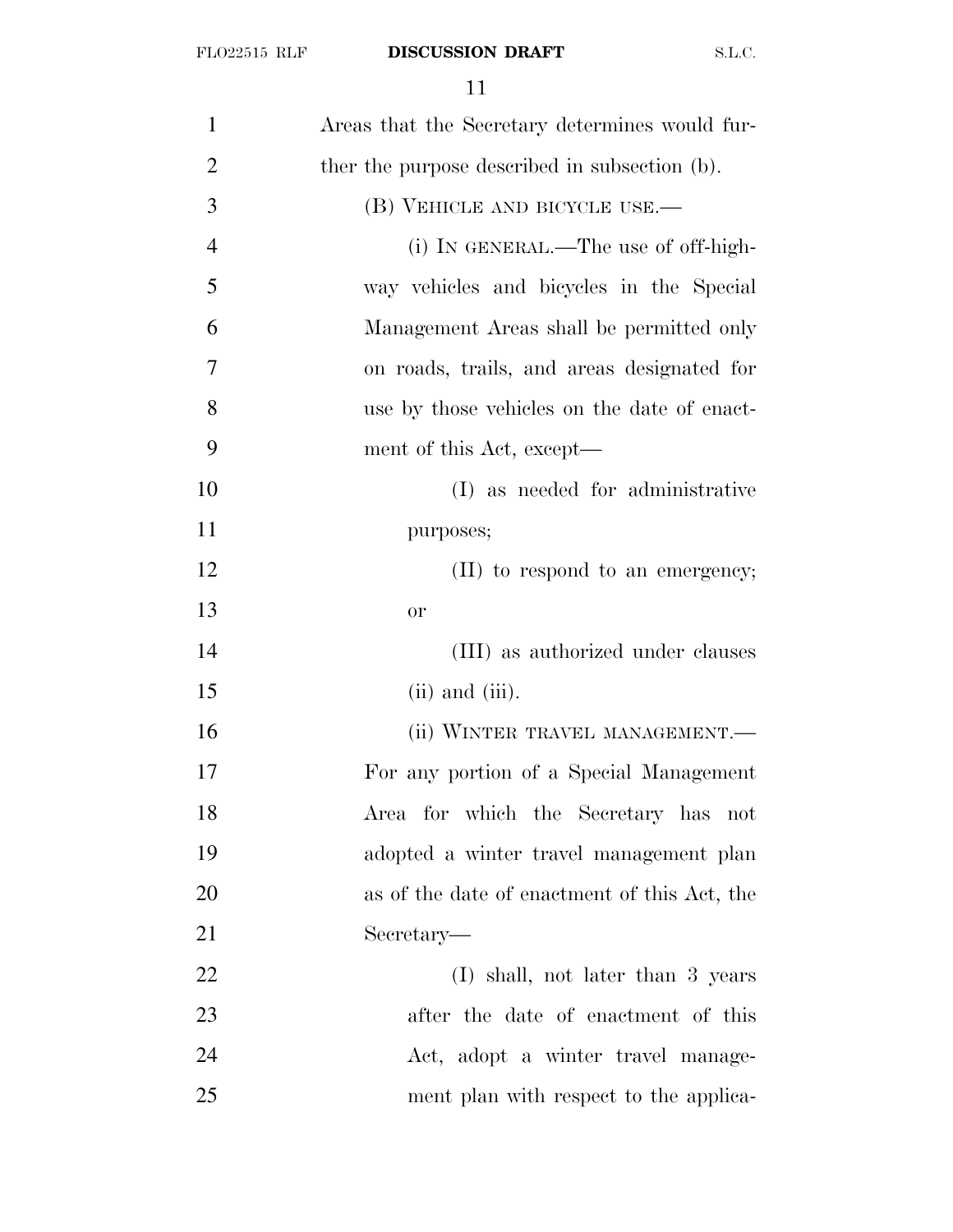1 ble portion of the Special Manage-

 ment Area; and (II) may, during any period be- ginning on the date of enactment of this Act and ending on the date of adoption of a winter travel manage- ment plan for the applicable portion under subclause (I), permit the use of over-snow vehicles in the applicable portion of the Special Management 11 Area in accordance with the applicable land management plan or other appli- cable management direction. (iii) POTENTIAL TRAILS.—The Sec- retary may permit— (I) the use of bicycles on the po- tential trails described in paragraph (3) if the trails are designated by the Secretary for the use; and (II) the use of off-highway vehi- cles on the potential trails described 22 in subparagraphs  $(A)$ ,  $(C)$ , and  $(F)$  of paragraph (3) if the trails are des-ignated by the Secretary for the use.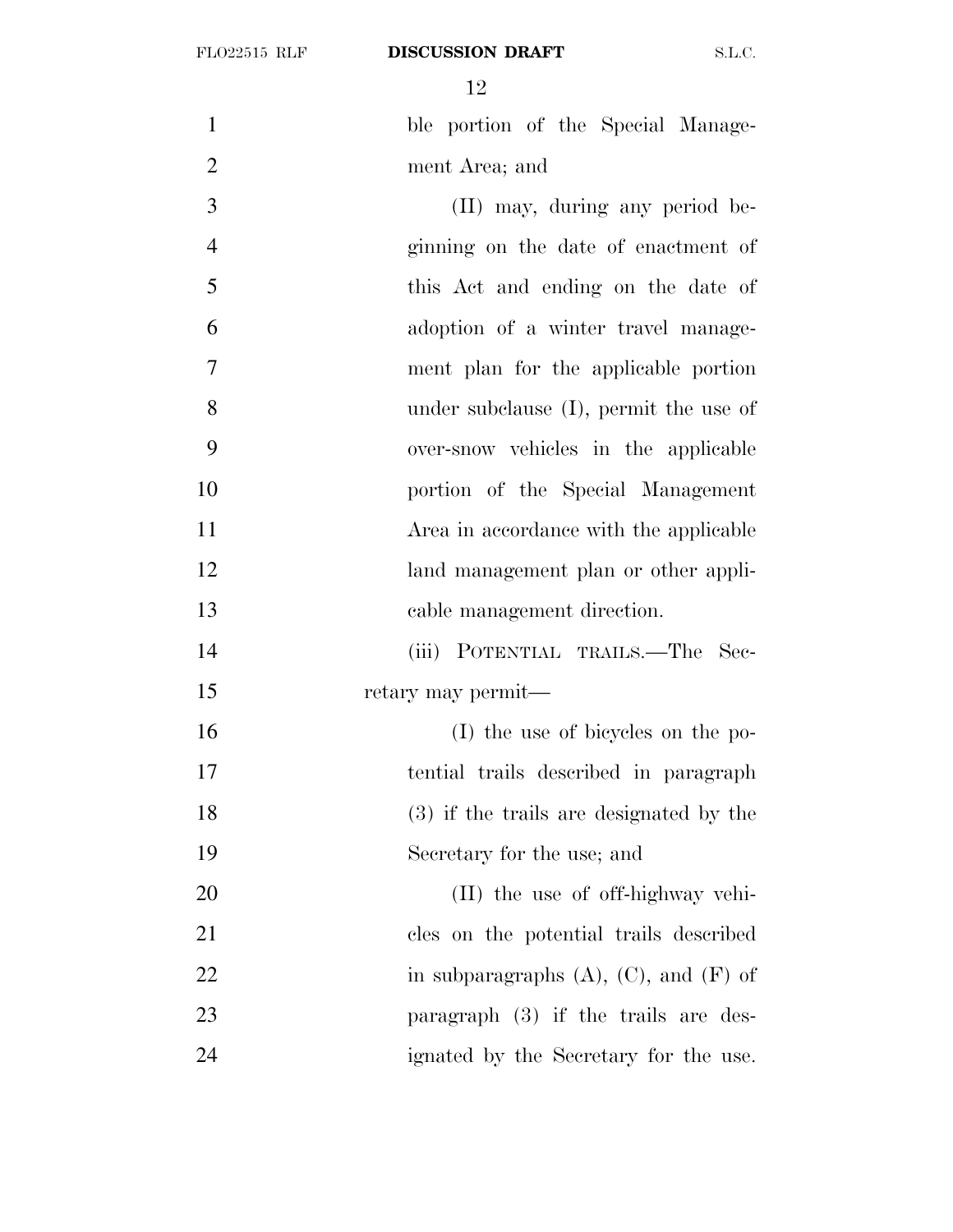(3) LIMITATION.—Nothing in this section af- fects the potential development, in accordance with applicable law, of— (A) a proposed trail of less than 50 inches in width, commonly known as the ''Big Grassy Trail'', within the American Flag Special Man- agement Area designated by subsection (a)(1); (B) the proposed trails, commonly known as the ''Crested Butte to Paonia Trail'' and the ''Crested Butte to Carbondale Trail'', within the Beckwiths Special Management Area des-12 ignated by subsection  $(a)(2)$ ; (C) the proposed trails, commonly known as the ''Antelope Ridge Trail and Connector'', the ''East West Antelope Trail'', the ''West An- telope Trail'', and the ''Mill Creek Connector'', within the McIntosh Mountain Special Manage-18 ment Area designated by subsection (a)(6); (D) the proposed trail, commonly known as the ''Gunnison to Crested Butte Trail'', and the 21 trails generally depicted in figure 7 of the docu- ment entitled ''Candidate Conservation Agree- ment For the Gunnison sage-grouse, *Centrocercus minimus* Gunnison Basin Popu-lation'' and dated 2012 within the Signal Peak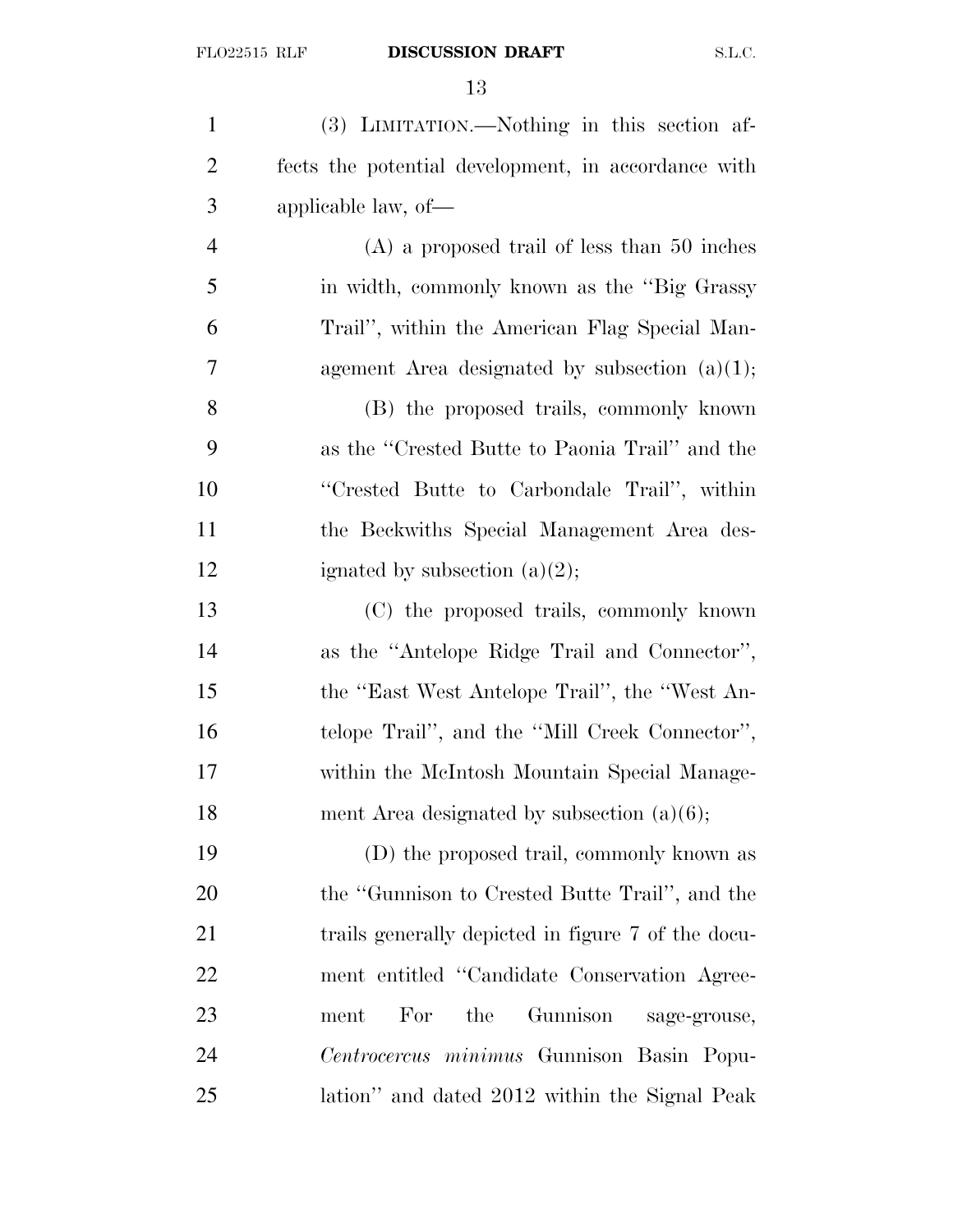| $\mathbf{1}$   | Special Management Area designated by sub-                   |
|----------------|--------------------------------------------------------------|
| $\overline{2}$ | section $(a)(8);$                                            |
| 3              | (E) the proposed trails, commonly known                      |
| $\overline{4}$ | as the "Gunnison to Crested Butte Trail" and                 |
| 5              | the "Baxter Gulch to Splain's Gulch Trail", in               |
| 6              | the Whetstone Headwaters Special Management                  |
| $\overline{7}$ | Area designated by subsection $(a)(10)$ ; and                |
| 8              | (F) the proposed trail, commonly known as                    |
| 9              | the "Splain's Gulch to Carbon Creek Trail", in               |
| 10             | the Whetstone Headwaters Special Management                  |
| 11             | Area designated by subsection $(a)(10)$ .                    |
| 12             | SEC. 4. DESIGNATION OF WILDLIFE CONSERVATION AREAS.          |
|                |                                                              |
| 13             | (a) DESIGNATION.—                                            |
| 14             | (1) CABIN CREEK WILDLIFE CONSERVATION                        |
| 15             | AREA.—Subject to valid existing rights, certain Fed-         |
| 16             | eral land in the County managed by the Bureau of             |
| 17             | Land Management and the Forest Service com-                  |
| 18             | prising approximately 28,659 acres, as generally de-         |
| 19             | picted on the WCA map, is designated as the "Cabin           |
| 20             | Creek Wildlife Conservation Area".                           |
| 21             | FLAT<br>(2)<br>TOP<br><b>WILDLIFE</b><br><b>CONSERVATION</b> |
| 22             | AREA.—Subject to valid existing rights, certain Fed-         |
| 23             | eral land in the County managed by the Forest                |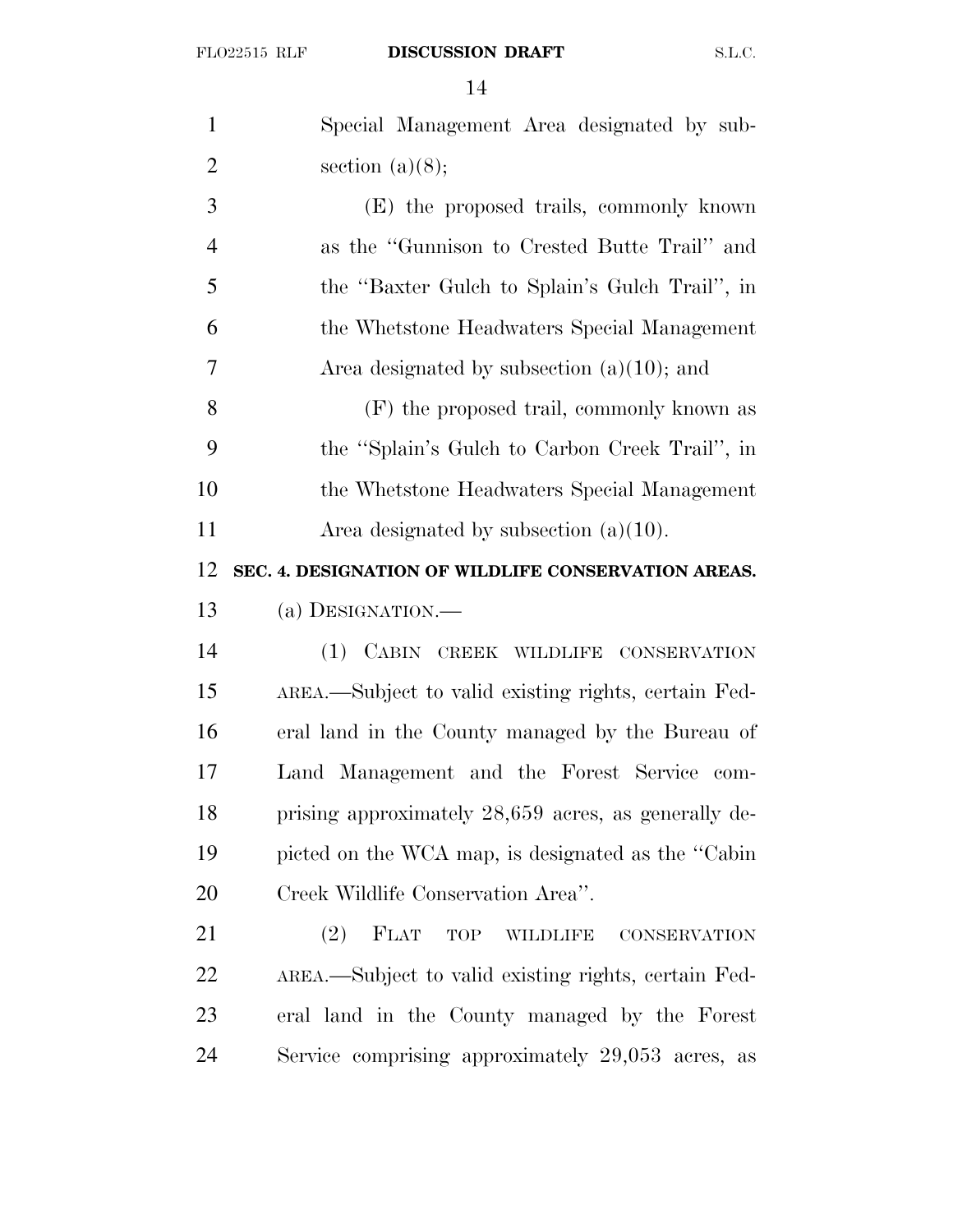generally depicted on the WCA map, is designated as the ''Flat Top Wildlife Conservation Area''.

 (3) LAKE GULCH AND CEBOLLA CREEK WILD- LIFE CONSERVATION AREA.—Subject to valid exist- ing rights, certain Federal land in the County man- aged by the Bureau of Land Management com- prising approximately 51,083 acres, as generally de- picted on the WCA map, is designated as the ''Lake Gulch and Cebolla Creek Wildlife Conservation Area''.

 (4) MATCHLESS WILDLIFE CONSERVATION AREA.—Subject to valid existing rights, certain Fed- eral land in the County managed by the Forest Service and the Bureau of Land Management com- prising approximately 12,736 acres, as generally de- picted on the WCA map, is designated as the ''Matchless Wildlife Conservation Area''.

18 (5) MUNSEY CREEK WILDLIFE CONSERVATION AREA.—Subject to valid existing rights, certain Fed- eral land in the County managed by the Forest Service and the Bureau of Land Management com- prising approximately 3,087 acres, as generally de- picted on the WCA map, is designated as the ''Mun-sey Creek Wildlife Conservation Area''.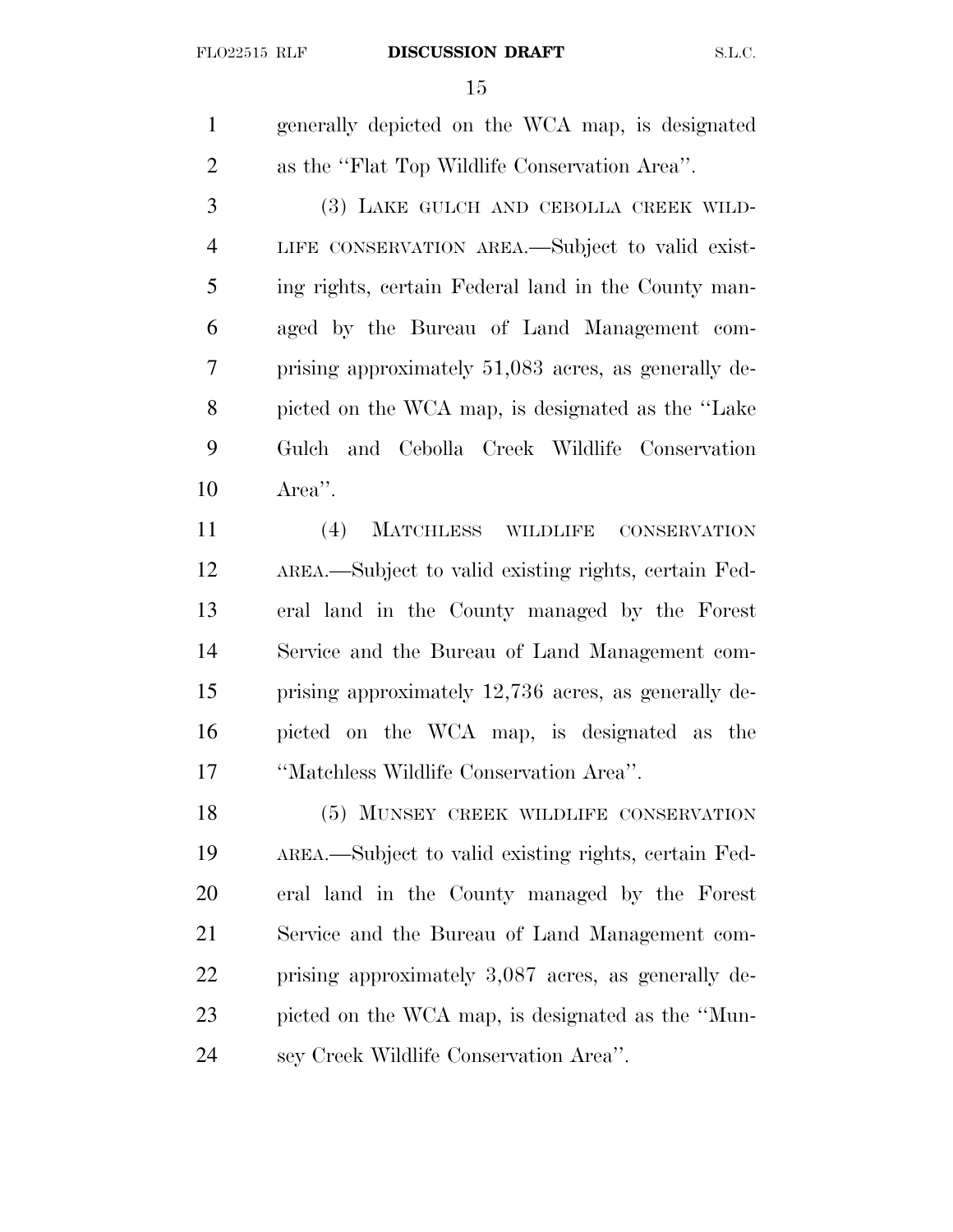(6) PINNACLES WILDLIFE CONSERVATION AREA.—Subject to valid existing rights, certain Fed- eral land in the County managed by the Bureau of Land Management comprising approximately 28,409 acres, as generally depicted on the WCA map, is designated as the ''Pinnacles Wildlife Conservation Area''.

8 (7) POWDERHORN WILDLIFE CONSERVATION AREA.—Subject to valid existing rights, certain Fed- eral land in the County managed by the Bureau of Land Management comprising approximately 27,581 acres, as generally depicted on the WCA map, is designated as the ''Powderhorn Wildlife Conserva-tion Area''.

**SAWTOOTH WILDLIFE CONSERVATION**  AREA.—Subject to valid existing rights, certain Fed- eral land in the County and in Saguache County, Colorado, managed by the Bureau of Land Manage- ment comprising approximately 44,005 acres, as generally depicted on the WCA map, is designated 21 as the "Sawtooth Wildlife Conservation Area".

 (b) PURPOSES.—The purposes of the Wildlife Con-servation Areas are—

 (1) to conserve, protect, enhance, and restore for the benefit and enjoyment of present and future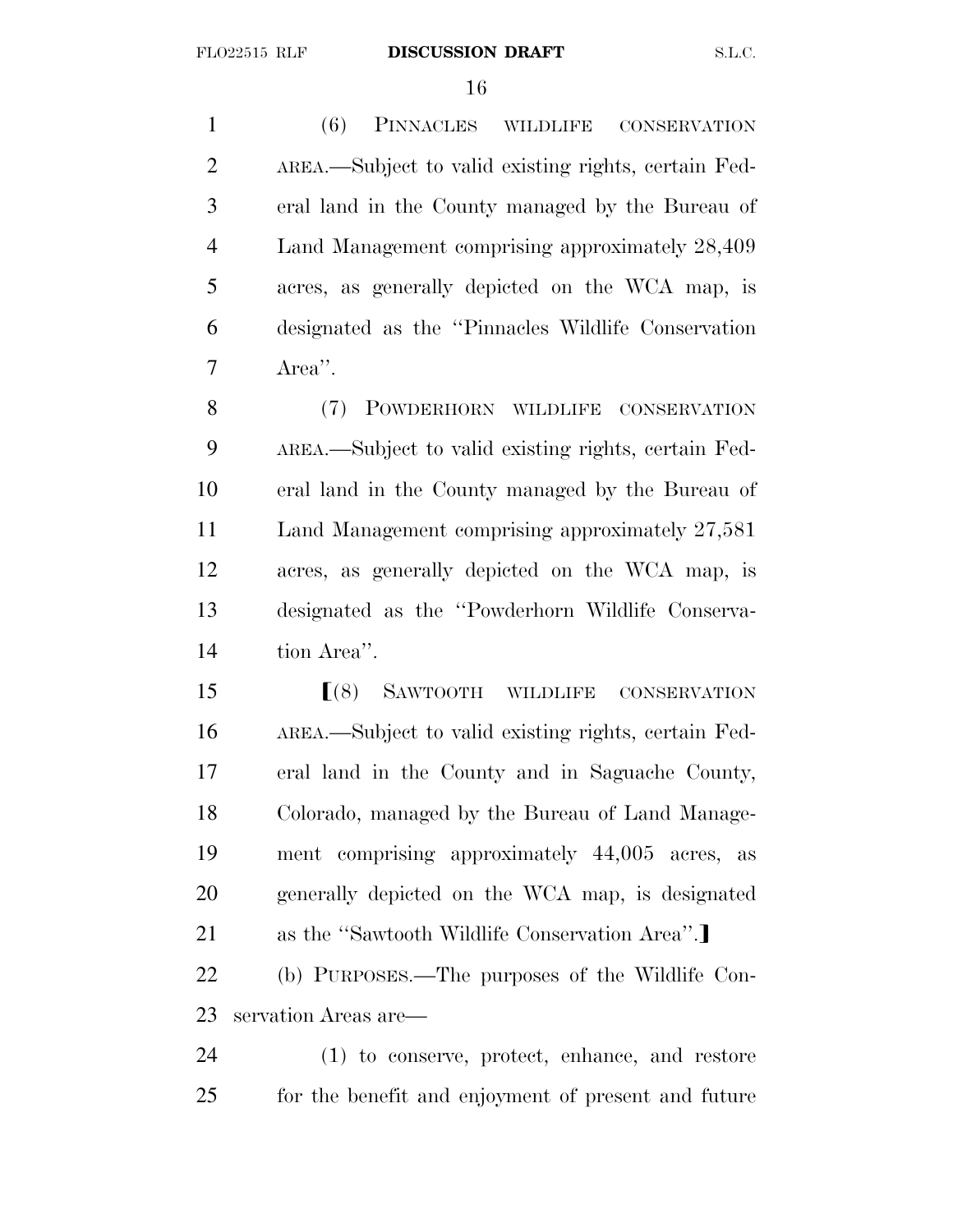| $\mathbf{1}$   | generations the wildlife and wildlife habitat of the    |
|----------------|---------------------------------------------------------|
| $\overline{2}$ | Wildlife Conservation Areas; and                        |
| 3              | $(2)$ to conserve, protect, and enhance for the         |
| 4              | benefit and enjoyment of present and future genera-     |
| 5              | tions the natural, scenic, scientific, cultural, water- |
| 6              | shed, and recreation resources of the Wildlife Con-     |
| 7              | servation Areas.                                        |
| 8              | (c) MANAGEMENT.-                                        |
| 9              | (1) IN GENERAL.—The Secretary shall manage              |
| 10             | the Wildlife Conservation Areas in a manner that—       |
| 11             | (A) furthers the purposes of the Wildlife               |
| 12             | Conservation Areas; and                                 |
| 13             | $(B)$ is in accordance with—                            |
| 14             | (i) this Act; and                                       |
| 15             | (ii) other applicable laws.                             |
| 16             | $(2)$ USES.—                                            |
| 17             | (A) IN GENERAL.—The Secretary shall                     |
| 18             | only allow uses of the Wildlife Conservation            |
| 19             | Areas that the Secretary determines would fur-          |
| 20             | ther the purposes described in subsection (b).          |
| 21             | (B) VEHICLE AND BICYCLE USE.—                           |
| 22             | (i) IN GENERAL.—The use of off-high-                    |
| 23             | way vehicles and bicycles in the Wildlife               |
| 24             | Conservation Areas shall be permitted only              |
| 25             | on roads, trails, and areas designated for              |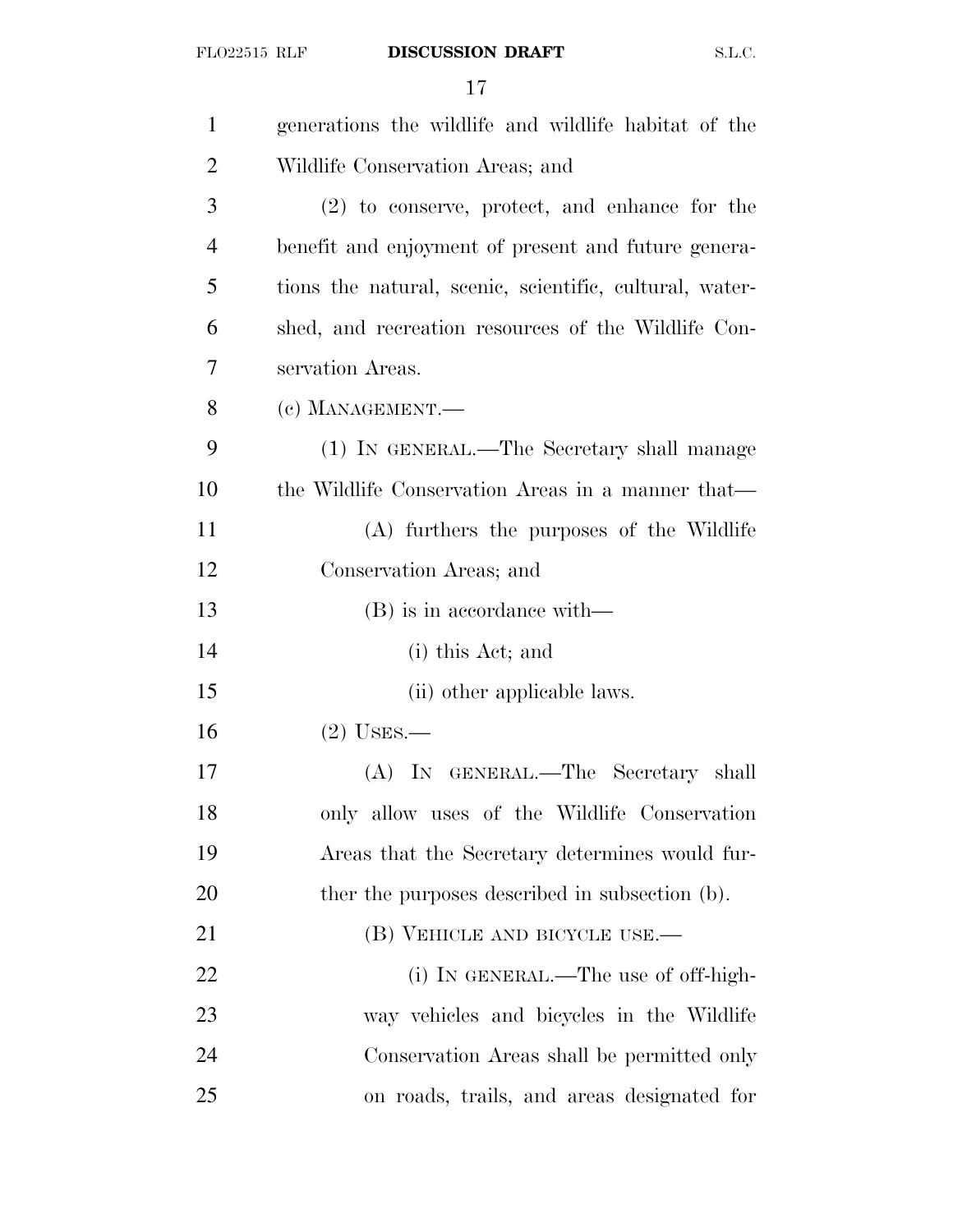| $\mathbf{1}$   | the uses on the date of enactment of this |
|----------------|-------------------------------------------|
| $\overline{2}$ | Act.                                      |
| 3              | EXCEPTIONS.—Notwithstanding<br>(ii)       |
| $\overline{4}$ | clause $(i)$ —                            |
| 5              | (I) off-highway vehicles and bicy-        |
| 6              | cles may be permitted—                    |
| 7              | (aa) as needed for adminis-               |
| 8              | trative purposes; or                      |
| 9              | (bb) to respond to an emer-               |
| 10             | gency;                                    |
| 11             | (II) for any portion of a Wildlife        |
| 12             | Conservation Area for which the Sec-      |
| 13             | retary has not adopted a winter travel    |
| 14             | management plan as of the date of         |
| 15             | enactment of this Act, the Sec-           |
| 16             | retary—                                   |
| 17             | (aa) shall, not later than 3              |
| 18             | years after the date of enactment         |
| 19             | of this Act, adopt a winter travel        |
| 20             | management plan for the applica-          |
| 21             | ble portion of the Wildlife Con-          |
| 22             | servation Area; and                       |
| 23             | (bb) may, during the period               |
| 24             | beginning on the date of enact-           |
| 25             | ment of this Act and ending on            |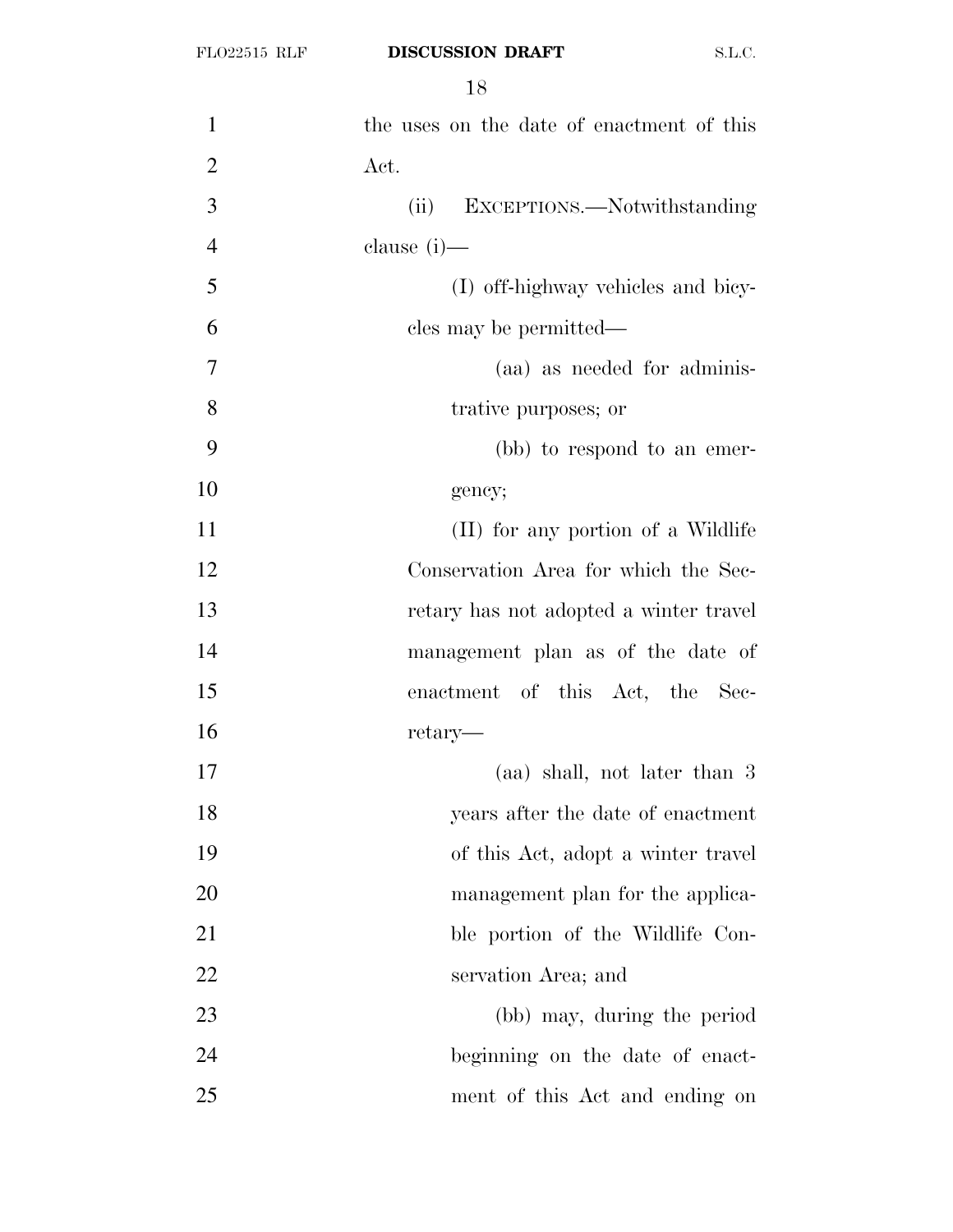1 the date of adoption of a winter 2 travel management plan for the applicable portion under item (aa), permit the use of over-snow vehicles in the applicable portion of the Wildlife Conservation Area 7 in accordance with the applicable land management plan or other applicable management direction; (III) except as authorized under 11 subclause (I), the use of off-highway vehicles and bicycles shall be prohib- ited in the Matchless Wildlife Con- servation Area designated by sub-15 section (a)(4); and (IV) the Secretary may permit the use of bicycles on the potential trails described in paragraph (3) if the trails are designated by the Sec-20 retary for the use. (3) LIMITATION.—Nothing in this section af- fects the potential development, in accordance with applicable law, of— (A) the proposed trail, commonly known as the ''Gunnison to Crested Butte Trail'', in the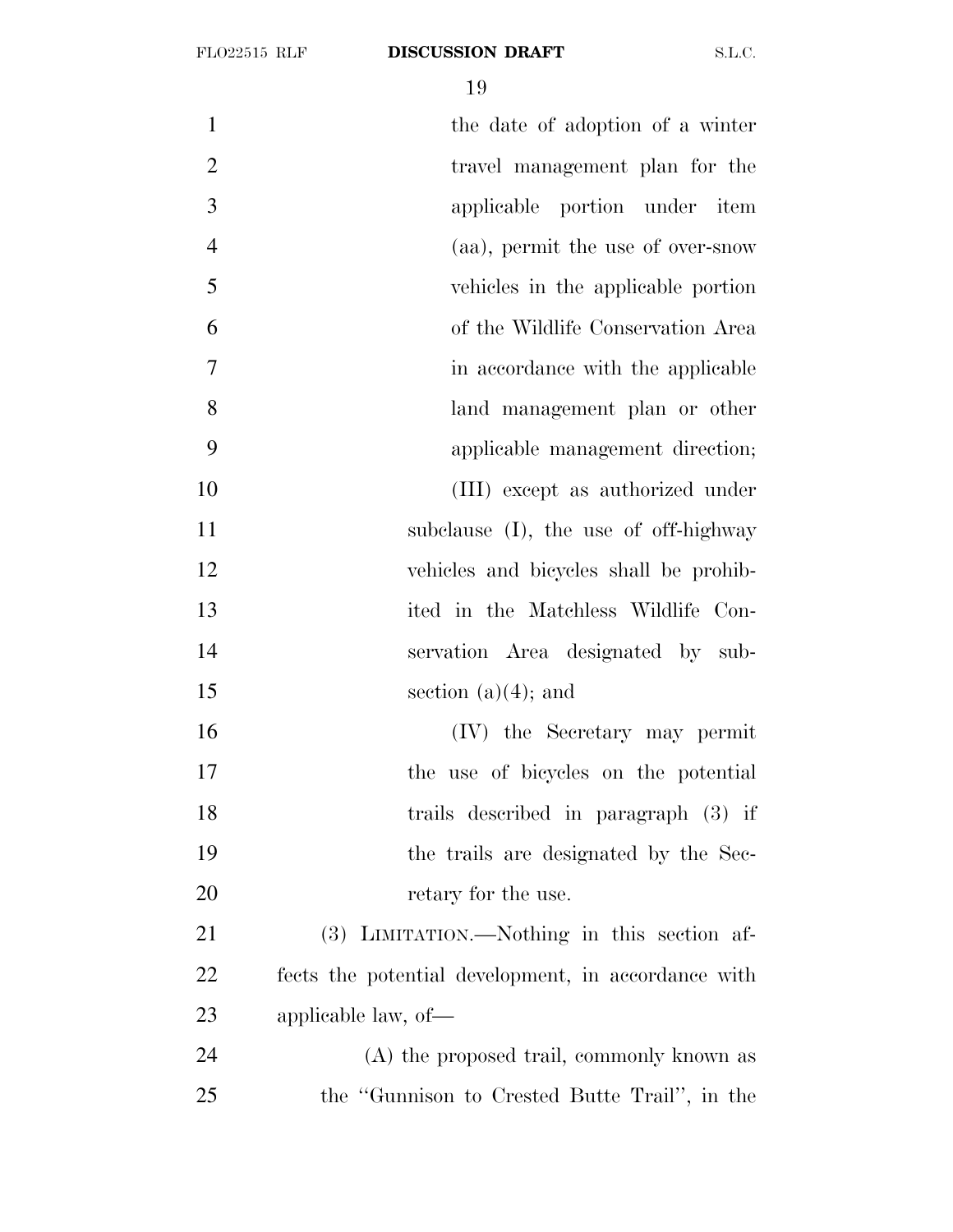| $\mathbf{1}$   | Flat Top Wildlife Conservation Area designated        |
|----------------|-------------------------------------------------------|
| $\overline{2}$ | by subsection $(a)(2)$ ;                              |
| 3              | (B) the proposed trail, commonly known as             |
| $\overline{4}$ | the "Crested Butte to Carbondale Trail", in the       |
| 5              | Munsey Creek Wildlife Conservation Area des-          |
| 6              | ignated by subsection $(a)(5)$ ; or                   |
| 7              | (C) the proposed trails, commonly known               |
| 8              | as the "Tenderfoot Mountain to Bambi's Trail"         |
| 9              | and the "Big Loop Trail", in the Sawtooth             |
| 10             | Wildlife Conservation Area designated by sub-         |
| 11             | section $(a)(8)$ .                                    |
| 12             | SEC. 5. DESIGNATION OF PROTECTION AREAS.              |
| 13             | (a) DESIGNATION.—                                     |
| 14             | (1) CASTLE PROTECTION AREA.—Subject to                |
| 15             | valid existing rights, certain Federal land in the    |
| 16             | County managed by the Forest Service comprising       |
| 17             | approximately 6,411 acres, as generally depicted on   |
| 18             | the Protection Area map, is designated as the "Cas-   |
| 19             | tle Protection Area".                                 |
| <b>20</b>      | (2) DEER CREEK PROTECTION AREA.—Subject               |
| 21             | to valid existing rights, certain Federal land in the |
| <u>22</u>      | County managed by the Forest Service comprising       |
| 23             | approximately 3,083 acres, as generally depicted on   |
| 24             | the Protection Area map, is designated as the "Deer"  |
| 25             | Creek Protection Area".                               |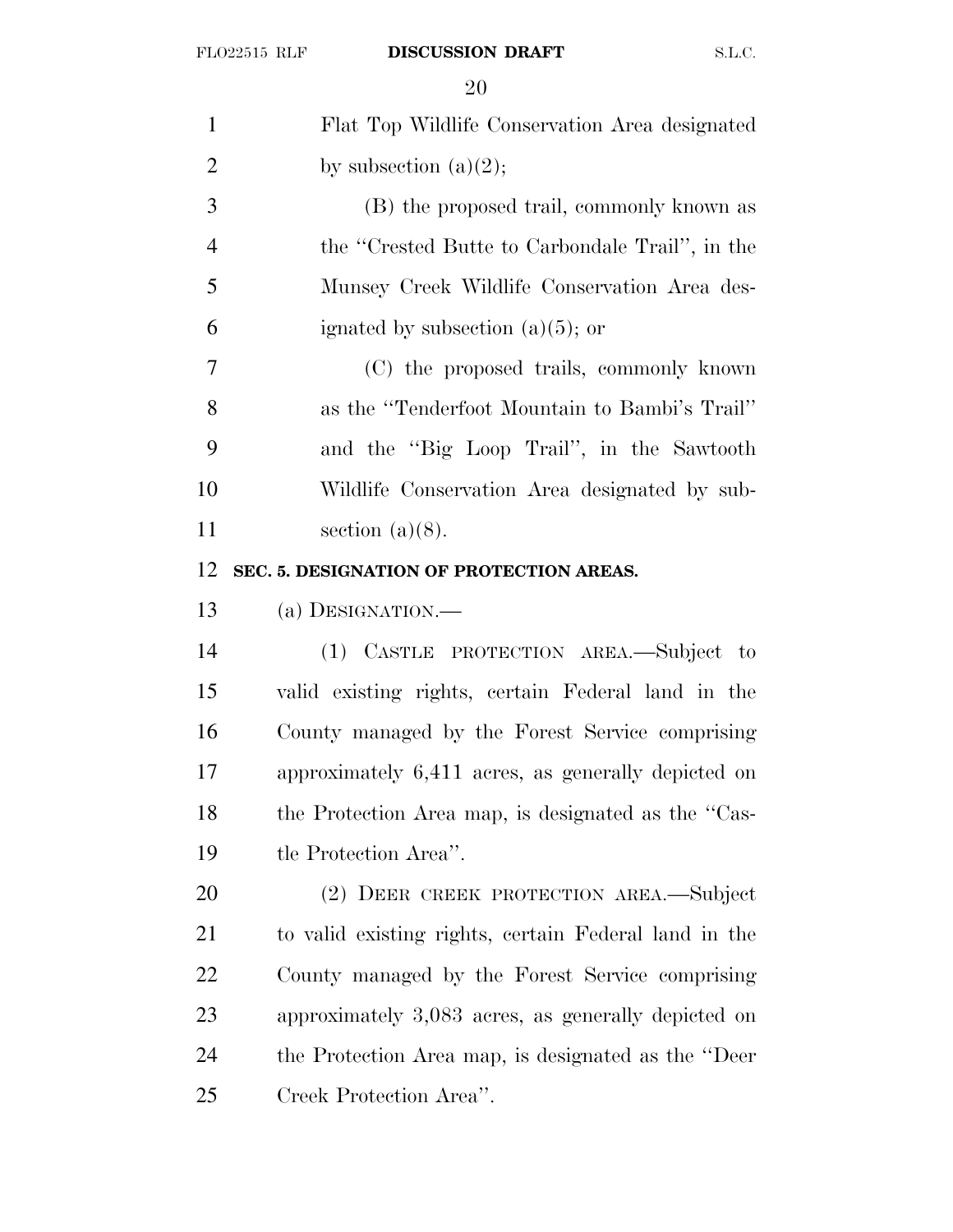(3) GRANITE BASIN PROTECTION AREA.—Sub-2 ject to valid existing rights, certain Federal land in the County managed by the Forest Service and the Bureau of Land Management comprising approxi- mately 9,829 acres, as generally depicted on the Protection Area map, is designated as the ''Granite Basin Protection Area''. (4) SOUTH POVERTY GULCH PROTECTION AREA.—Subject to valid existing rights, certain Fed- eral land in the County managed by the Forest Service and the Bureau of Land Management com- prising approximately 1,368 acres, as generally de- picted on the Protection Area map, is designated as the ''South Poverty Gulch Protection Area''. (b) PURPOSES.—The purposes of the Protection Areas are— (1) to protect the natural and undeveloped character of the Protection Areas; and

 (2) to conserve and protect for the benefit and enjoyment of present and future generations the sce- nic, scientific, cultural, watershed, recreation, and wildlife resources of the Protection Areas.

(c) MANAGEMENT.—

 (1) IN GENERAL.—The Secretary shall manage the Protection Areas in a manner that—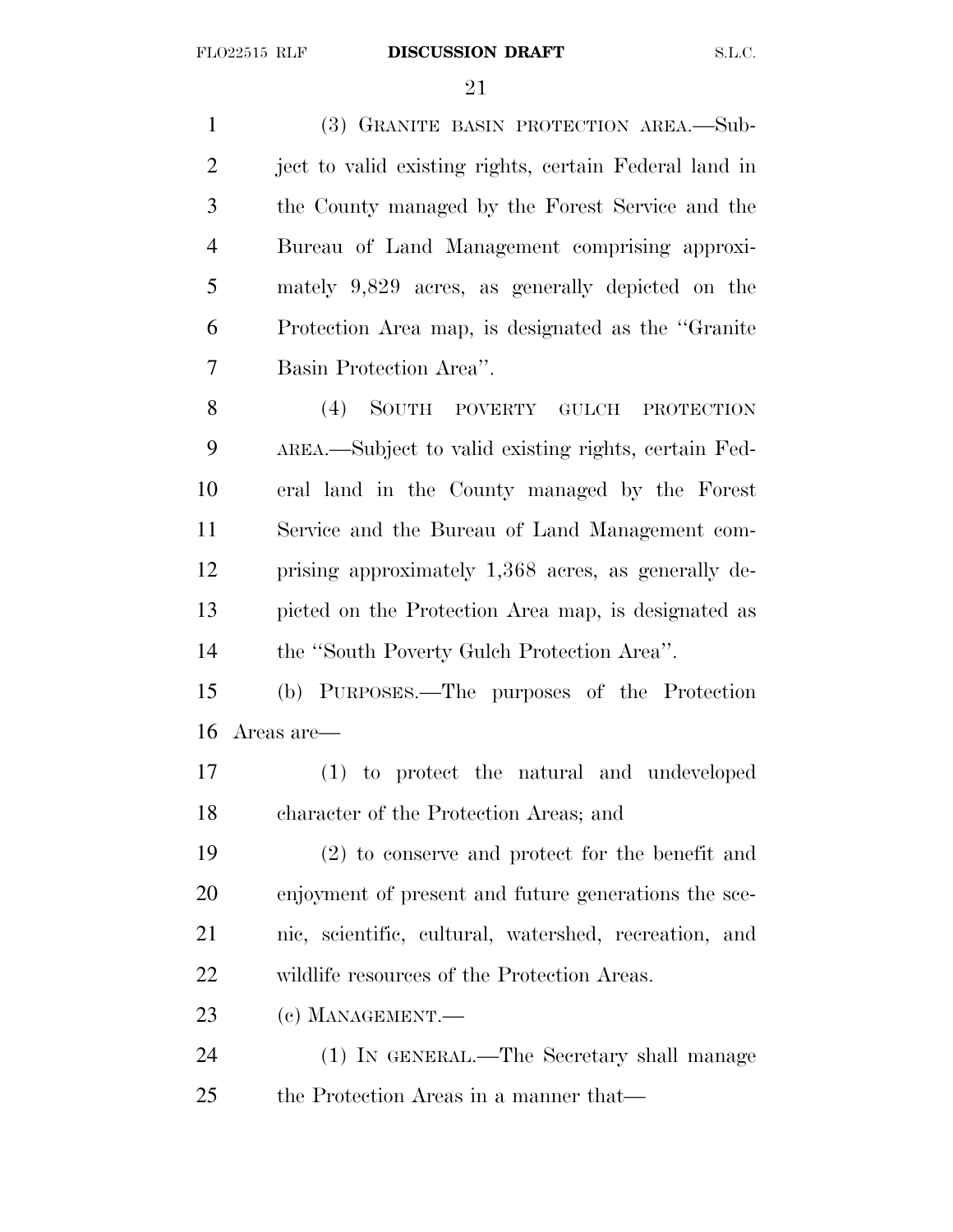| 1              | (A) furthers the purposes of the Protection      |
|----------------|--------------------------------------------------|
| $\overline{2}$ | Areas described in subsection (b); and           |
| 3              | (B) is in accordance with—                       |
| $\overline{4}$ | (i) this Act; and                                |
| 5              | (ii) other applicable laws.                      |
| 6              | $(2)$ USES.—                                     |
| 7              | (A) IN GENERAL.—The Secretary shall              |
| 8              | only allow uses of the Protection Areas that the |
| 9              | Secretary determines would further the pur-      |
| 10             | poses described in subsection (b).               |
| 11             | (B) VEHICLE USE.—                                |
| 12             | (i) IN GENERAL.—Except as provided               |
| 13             | in clause (ii), as needed for administrative     |
| 14             | purposes, or to respond to an emergency,         |
| 15             | the use of off-highway vehicles in the Pro-      |
| 16             | tection Areas is prohibited.                     |
| 17             | (ii) OVER-SNOW VEHICLES.—The Sec-                |
| 18             | retary may permit the use of over-snow ve-       |
| 19             | hicles in the Deer Creek Protection Area         |
| 20             | designated by subsection $(a)(2)$ on roads,      |
| 21             | trails, and areas designated for the use on      |
| 22             | the date of enactment of this Act.               |
| 23             | (C) BICYCLES.—The Secretary may permit           |
| 24             | the use of bicycles in the Protection Areas      |
| 25             | only—                                            |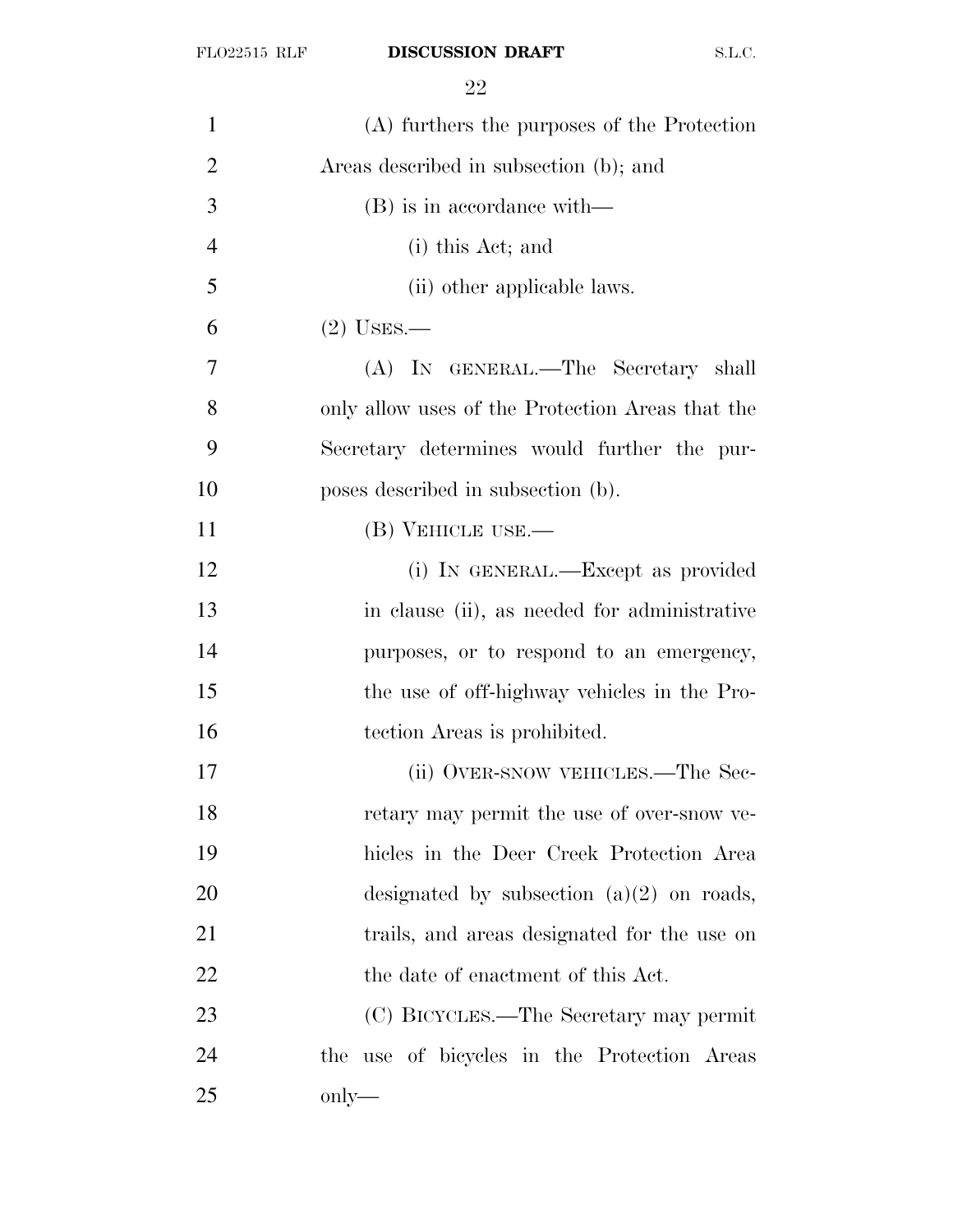| $\mathbf{1}$   | (i) on roads and trails designated for              |
|----------------|-----------------------------------------------------|
| $\overline{2}$ | the use on the date of enactment of this            |
| 3              | Act;                                                |
| $\overline{4}$ | (ii) as needed for administrative pur-              |
| 5              | poses;                                              |
| 6              | (iii) to respond to an emergency; or                |
| 7              | (iv) if designated by the Secretary for             |
| 8              | the use on the potential trails described in        |
| 9              | paragraph (3).                                      |
| 10             | (3) LIMITATION.—Nothing in this section af-         |
| 11             | fects the potential development, in accordance with |
| 12             | applicable law, of-                                 |
| 13             | (A) the proposed trail, commonly known as           |
| 14             | the "Deer Creek to Brush Creek Connector            |
| 15             | Trail", within the Deer Creek Protection Area       |
| 16             | designated by subsection $(a)(2)$ ;                 |
| 17             | (B) the proposed trail, commonly known as           |
| 18             | the "Eccher Exit Trail", within the Granite         |
| 19             | Basin Protection Area designated by subsection      |
| 20             | $(a)(3)$ ; and                                      |
| 21             | (C) the proposed trail, commonly known as           |
| 22             | the "Lower Loop Trail Extension", in the            |
| 23             | South Poverty Gulch Protection Area des-            |
| 24             | ignated by subsection $(a)(4)$ .                    |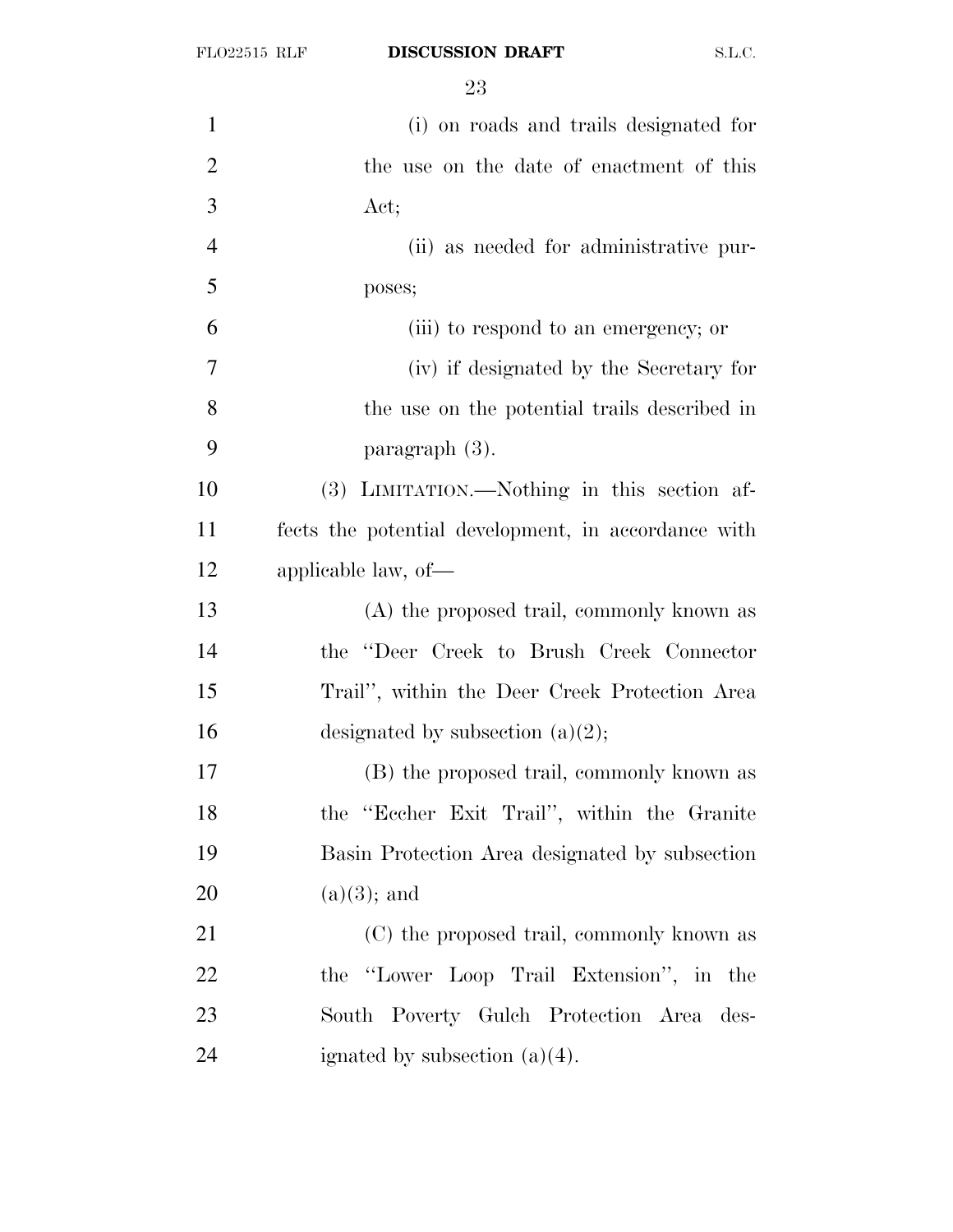# **SEC. 6. DESIGNATION OF RECREATION MANAGEMENT AREAS.**

(a) DESIGNATION.—

**II**(1) COTTONWOOD GULCH RECREATION MAN- AGEMENT AREA.—Subject to valid existing rights, certain Federal land in the County and in Chaffee County in the State managed by the Forest Service comprising approximately 33,826 acres, as generally depicted on the RMA map, is designated as the ''Cottonwood Gulch Recreation Management  $11 \qquad \text{Area}$ ".

 (2) DOUBLE TOP RECREATION MANAGEMENT AREA.—Subject to valid existing rights, certain Fed- eral land in the County managed by the Forest Service comprising approximately 14,168 acres, as generally depicted on the RMA map, is designated as the ''Double Top Recreation Management Area''.

**ICE IS IN THE SET GUNNISON DIVIDE RECREATION**  MANAGEMENT AREA.—Subject to valid existing rights, certain Federal land in the County and in Chaffee County in the State managed by the Forest Service comprising approximately 14,239 acres, as generally depicted on the RMA map, is designated as the ''East Gunnison Divide Recreation Manage-25 ment Area<sup>".</sup>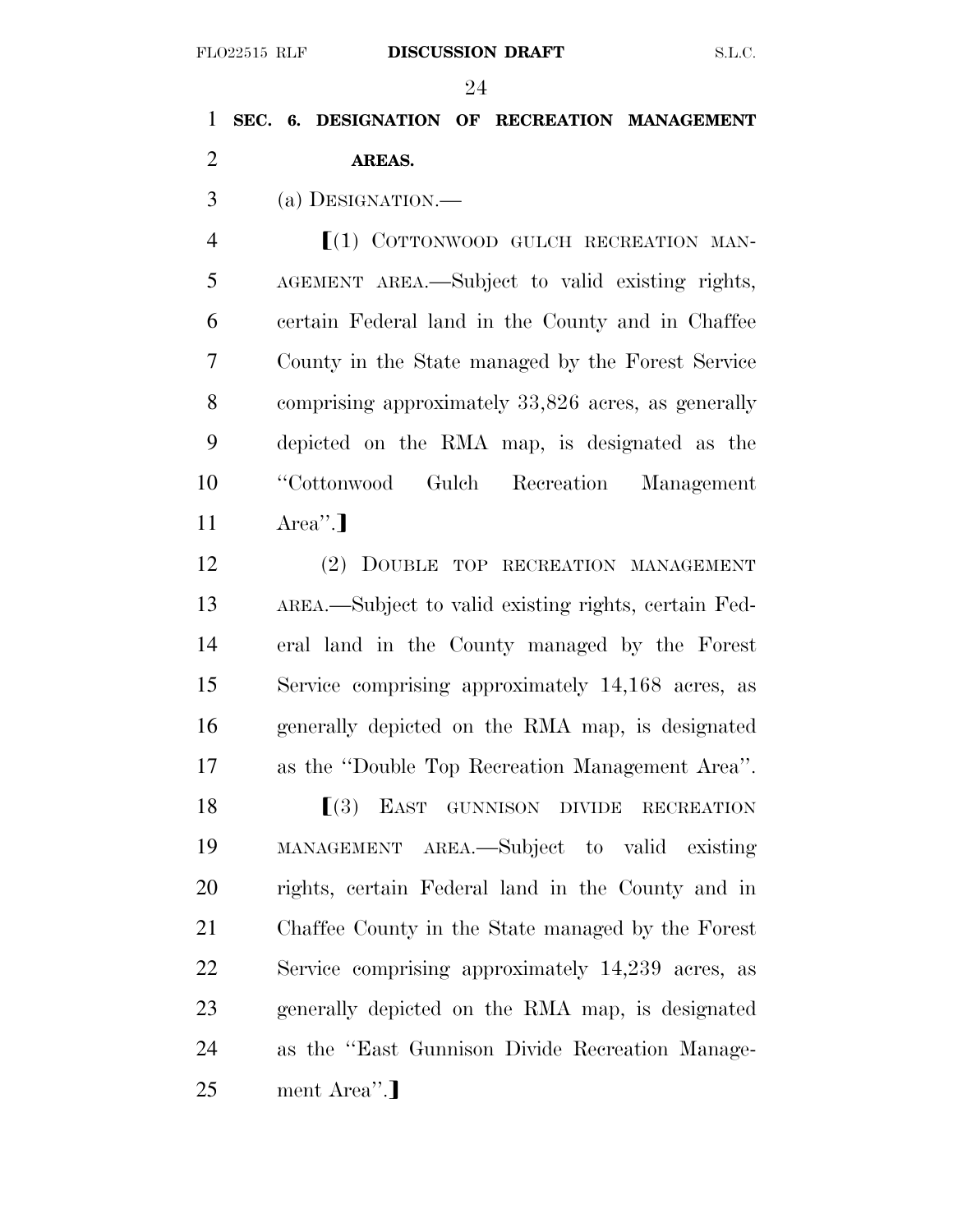(4) HORSE RANCH PARK RECREATION MANAGE- MENT AREA.—Subject to valid existing rights, cer- tain Federal land in the County managed by the Forest Service comprising approximately 3,461 acres, as generally depicted on the RMA map, is designated as the ''Horse Ranch Park Recreation Management Area''. (b) PURPOSES.—The purposes of the Recreation Management Areas are— (1) to provide for, and improve the manage- ment of, recreation resources in the Recreation Man- agement Areas for the benefit and enjoyment of present and future generation; and (2) to conserve, protect, and enhance for the benefit and enjoyment of present and future genera- tions the natural, scenic, scientific, cultural, water- shed, and wildlife resources of the Recreation Man- agement Areas. (c) MANAGEMENT.— (1) IN GENERAL.—The Secretary shall manage the Recreation Management Areas in a manner that— (A) furthers the purposes of the Recre- ation Management Areas described in sub-section (b); and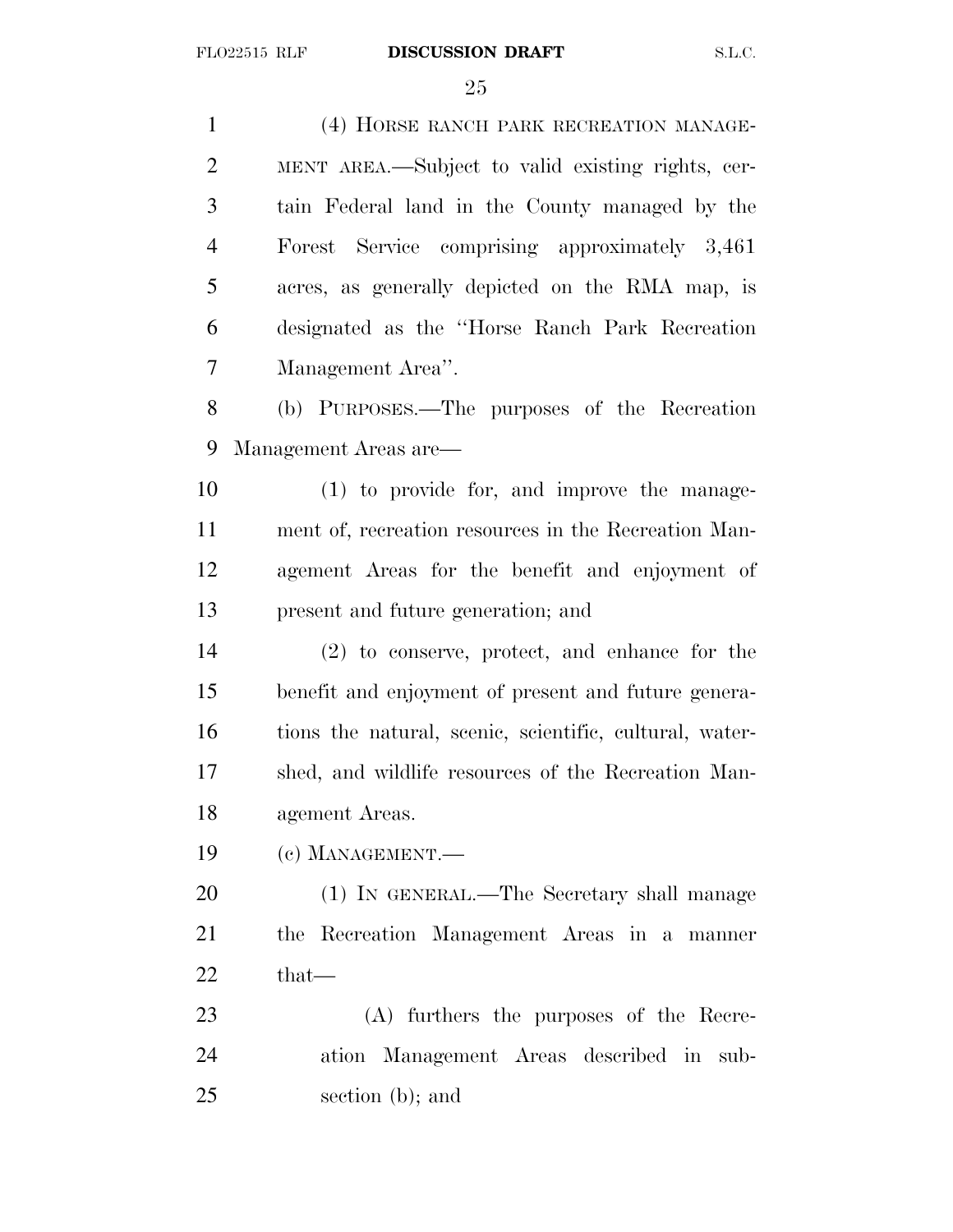| $\mathbf{1}$   | $(B)$ is in accordance with—                   |
|----------------|------------------------------------------------|
| $\overline{2}$ | (i) this Act; and                              |
| 3              | (ii) other applicable laws.                    |
| $\overline{4}$ | $(2)$ USES.—                                   |
| 5              | (A) IN GENERAL.—The Secretary shall            |
| 6              | only allow uses of the Recreation Management   |
| 7              | Areas that the Secretary determines would fur- |
| 8              | ther the purposes described in subsection (b). |
| 9              | (B) VEHICLE AND BICYCLE USE.—                  |
| 10             | (i) DOUBLE TOP.-                               |
| 11             | $(I)$ In GENERAL.—Except as pro-               |
| 12             | vided in subclause $(II)$ , the use of off-    |
| 13             | highway vehicles and bicycles in the           |
| 14             | Double Top Recreation Management               |
| 15             | Area designated by subsection $(a)(2)$         |
| 16             | shall be permitted only on roads and           |
| 17             | trails designated for the use on the           |
| 18             | date of enactment of this Act.                 |
| 19             | (II) EXCEPTIONS.—                              |
| 20             | OVER-SNOW<br>(aa)<br>VEHI-                     |
| 21             | CLES.—Except as provided<br>in                 |
| 22             | item (bb), the use of over-snow                |
| 23             | vehicles shall not be permitted in             |
| 24             | the Double Top Recreation Man-                 |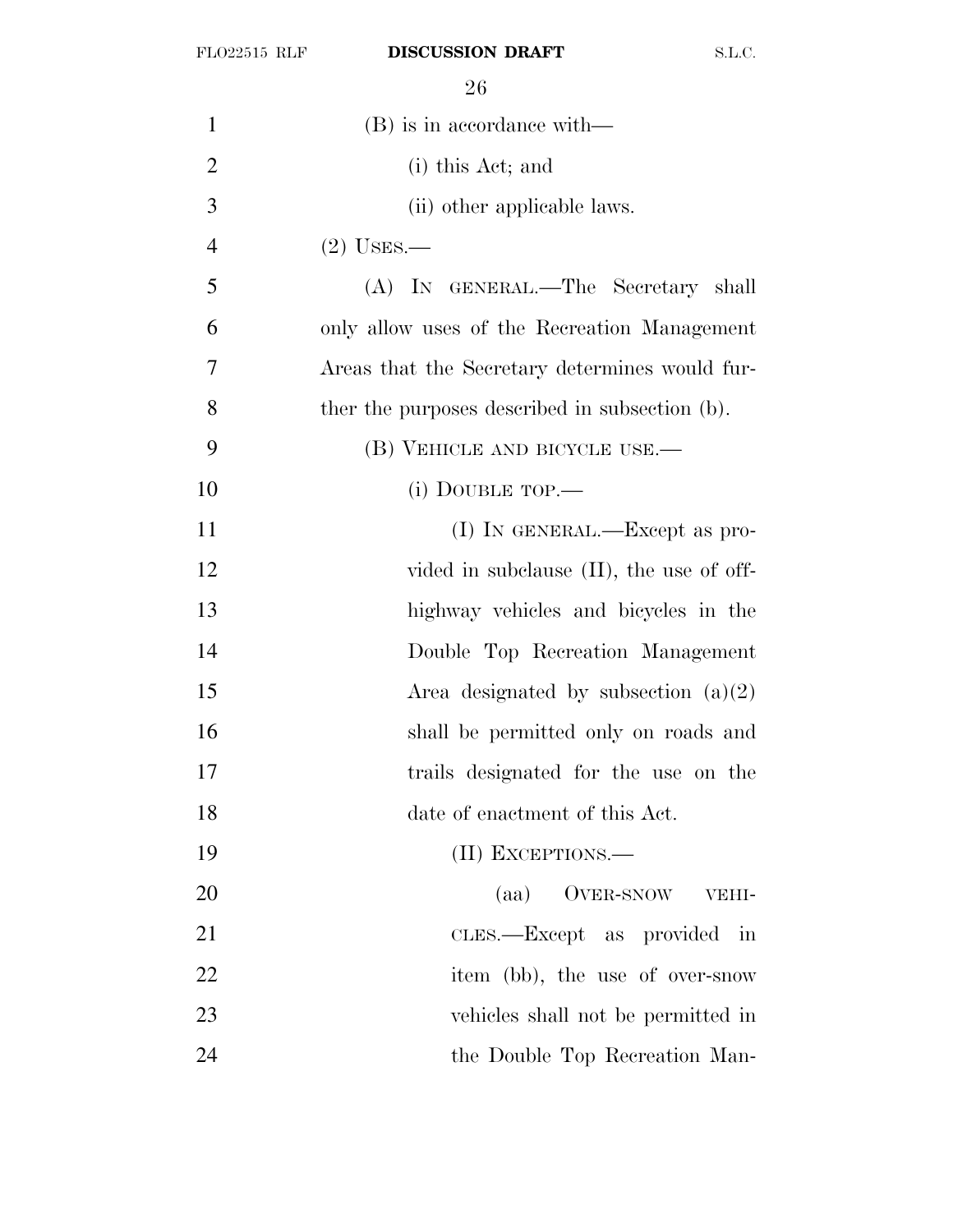1 agement Area designated by sub-2 section  $(a)(2)$ . (bb) ADMINISTRATIVE USE.—Nothing in this section limits the use of off-highway ve- hicles in the Double Top Recre- ation Management Area des-8 ignated by subsection  $(a)(2)$  as necessary for administrative pur- poses or to respond to an emer- gency (including as appropriate for administrative support and emergency response during the Grand Traverse skiing event, as permitted by the Grand Mesa,

 Uncompahgre, and Gunnison Na-17 tional Forests).

18 (ii) HORSE RANCH PARK.—

19 (I) VEHICLE USE.—

20 (aa) IN GENERAL.—Except 21 as provided in item (bb), the use of off-highway vehicles in the Horse Ranch Park Recreation Management Area designated by 25 subsection  $(a)(4)$  is prohibited.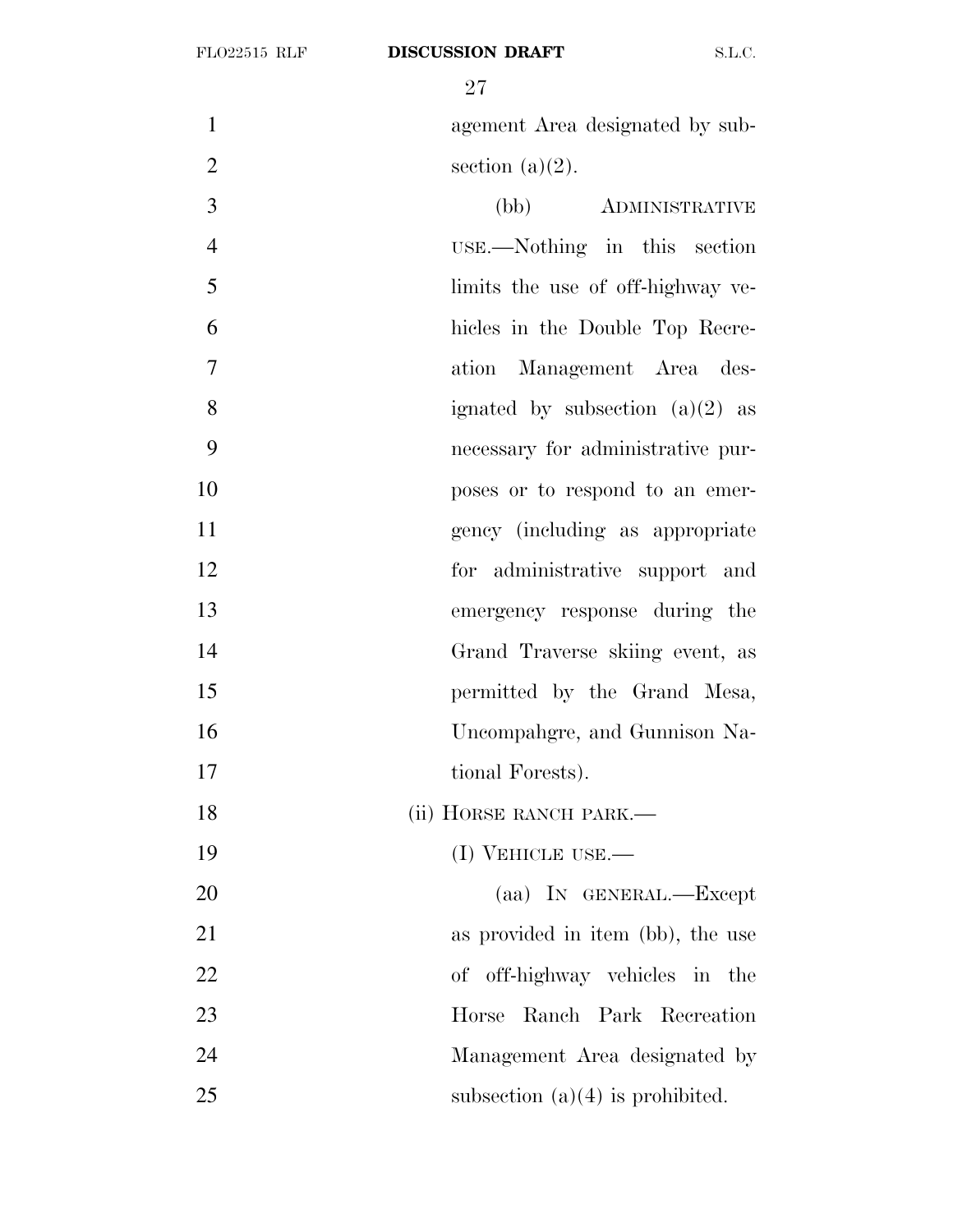| $\mathbf{1}$   | (bb) EXCEPTIONS.—The                  |
|----------------|---------------------------------------|
| $\overline{2}$ | Secretary may permit the use of       |
| 3              | over-snow vehicles in the Horse       |
| $\overline{4}$ | Ranch Park Recreation Manage-         |
| 5              | ment Area designated by sub-          |
| 6              | section $(a)(4)$ —                    |
| $\tau$         | $(AA)$ only on roads,                 |
| 8              | trails, and areas designated          |
| 9              | for the use on the date of            |
| 10             | enactment of this Act; or             |
| 11             | (BB) as needed for ad-                |
| 12             | ministrative purposes or to           |
| 13             | respond to an emergency.              |
| 14             | (II) BICYCLES.—The Secretary          |
| 15             | may permit the use of bicycles in the |
| 16             | Horse Ranch Park Recreation Man-      |
| 17             | agement Area designated by sub-       |
| 18             | section $(a)(4)$ only—                |
| 19             | (aa) on roads, trails, and            |
| 20             | areas designated for the use on       |
| 21             | the date of enactment of this         |
| 22             | Act;                                  |
| 23             | (bb) as needed for adminis-           |
| 24             | trative purposes;                     |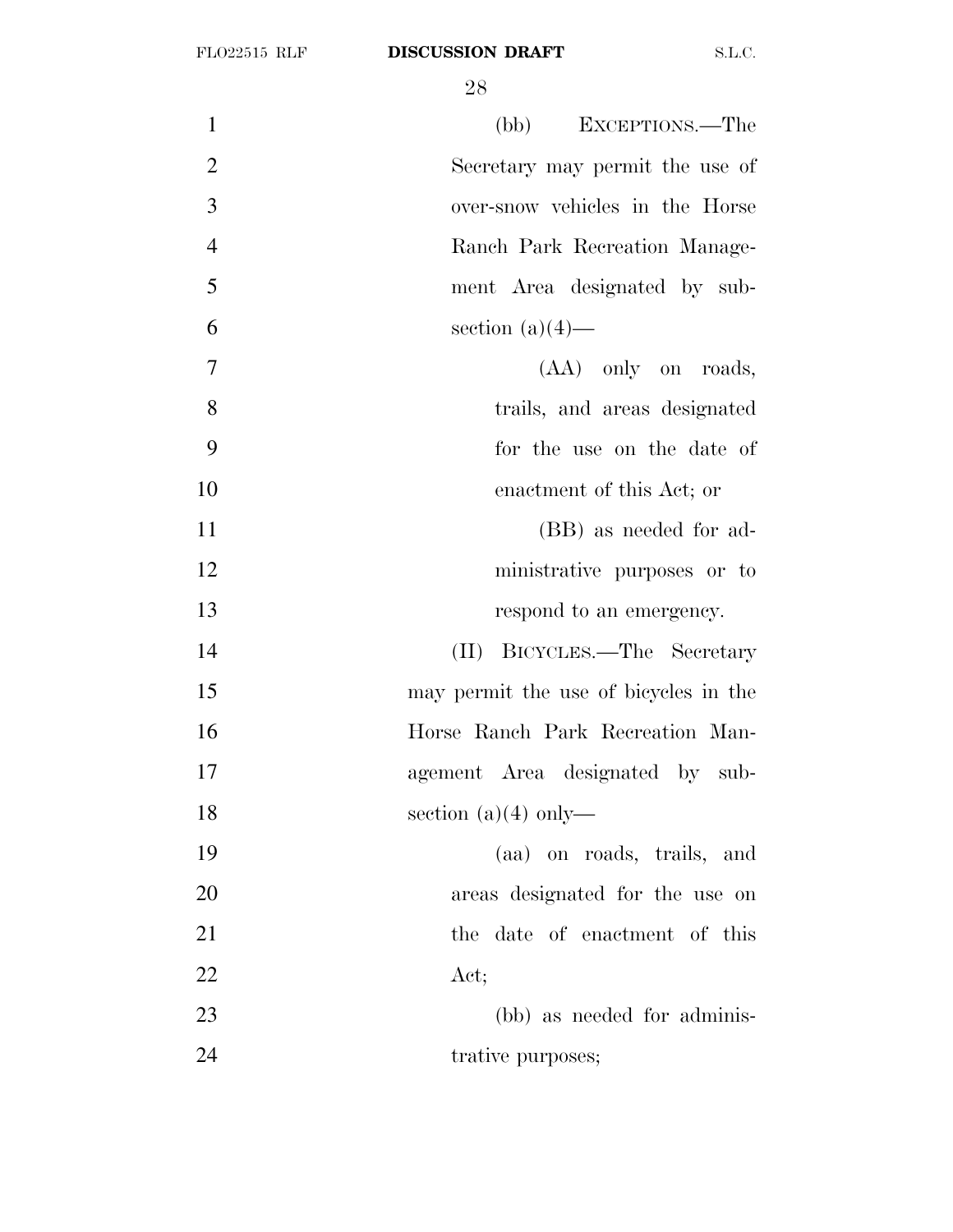| $\mathbf{1}$   | (cc) to respond to an emer-                               |
|----------------|-----------------------------------------------------------|
| $\overline{2}$ | gency; or                                                 |
| 3              | (dd) if designated by the                                 |
| $\overline{4}$ | Secretary for the use on the po-                          |
| 5              | tential trails described in sub-                          |
| 6              | clause $(III)$ .                                          |
| $\overline{7}$ | (III) LIMITATION.—Nothing in                              |
| 8              | this section affects the potential devel-                 |
| 9              | opment of the proposed trails, com-                       |
| 10             | monly known as the "Crested Butte"                        |
| 11             | to Paonia Trail", the "Crested Butte                      |
| 12             | to Carbondale Trail", or the "Dark                        |
| 13             | Canyon Loop Trail", in the Horse                          |
| 14             | Ranch Park Recreation Management                          |
| 15             | Area designated by subsection $(a)(4)$ .                  |
| 16             | SEC. 7. DESIGNATION OF THE ROCKY MOUNTAIN SCI-            |
| 17             | ENTIFIC RESEARCH AND EDUCATION AREA.                      |
| 18             | (a) DESIGNATION.—Subject to valid existing rights,        |
| 19             | certain Federal land managed by the Forest Service com-   |
| 20             | prising approximately 12,215 acres, as generally depicted |
| 21             | on the SMA map, is designated as the "Rocky Mountain"     |
| 22             | Scientific Research and Education Area".                  |
| 23             | (b) PURPOSES.—The purposes of the Scientific Re-          |
| 24             | search and Education Area are—                            |
|                |                                                           |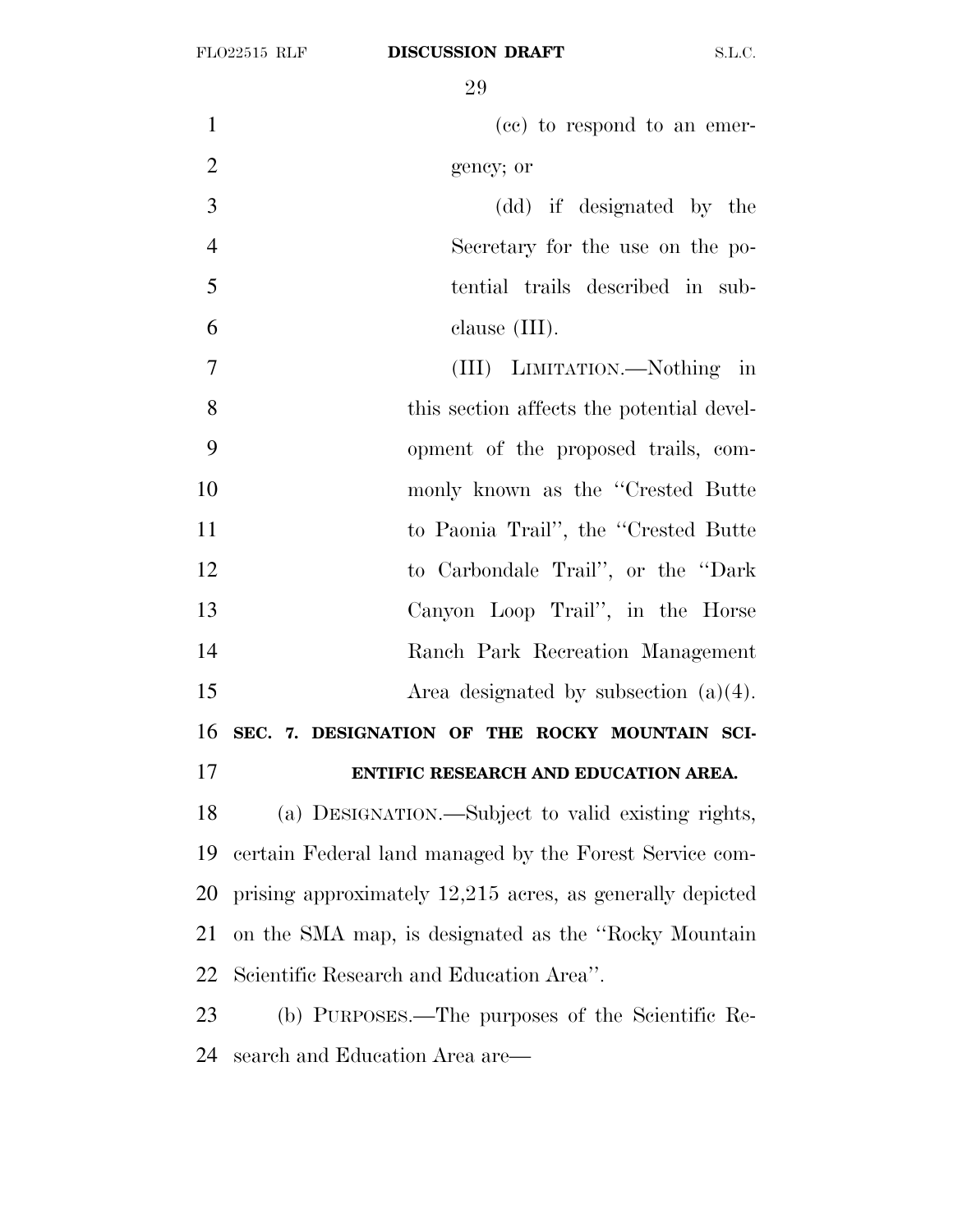(1) to encourage and preserve conditions nec- essary for ecological, evolutionary, geological, biogeo- chemical, climatological, biological, meteorological, and other natural science research and education; (2) to provide opportunities for the use of con- tinually emerging techniques and methodologies in the conduct of the research and education described in paragraph (1); and (3) to conserve, protect, and enhance for the benefit and enjoyment of present and future genera- tions the natural, scenic, scientific, cultural, water- shed, recreation, and wildlife resources of the Sci- entific Research and Education Area. (c) MANAGEMENT.— (1) IN GENERAL.—The Secretary shall manage the Scientific Research and Education Area in a manner that— (A) furthers the purposes of the Scientific Research and Education Area described in sub- section (b); and 21 (B) is in accordance with— (i) this Act; and 23 (ii) other applicable laws. (2) USES.—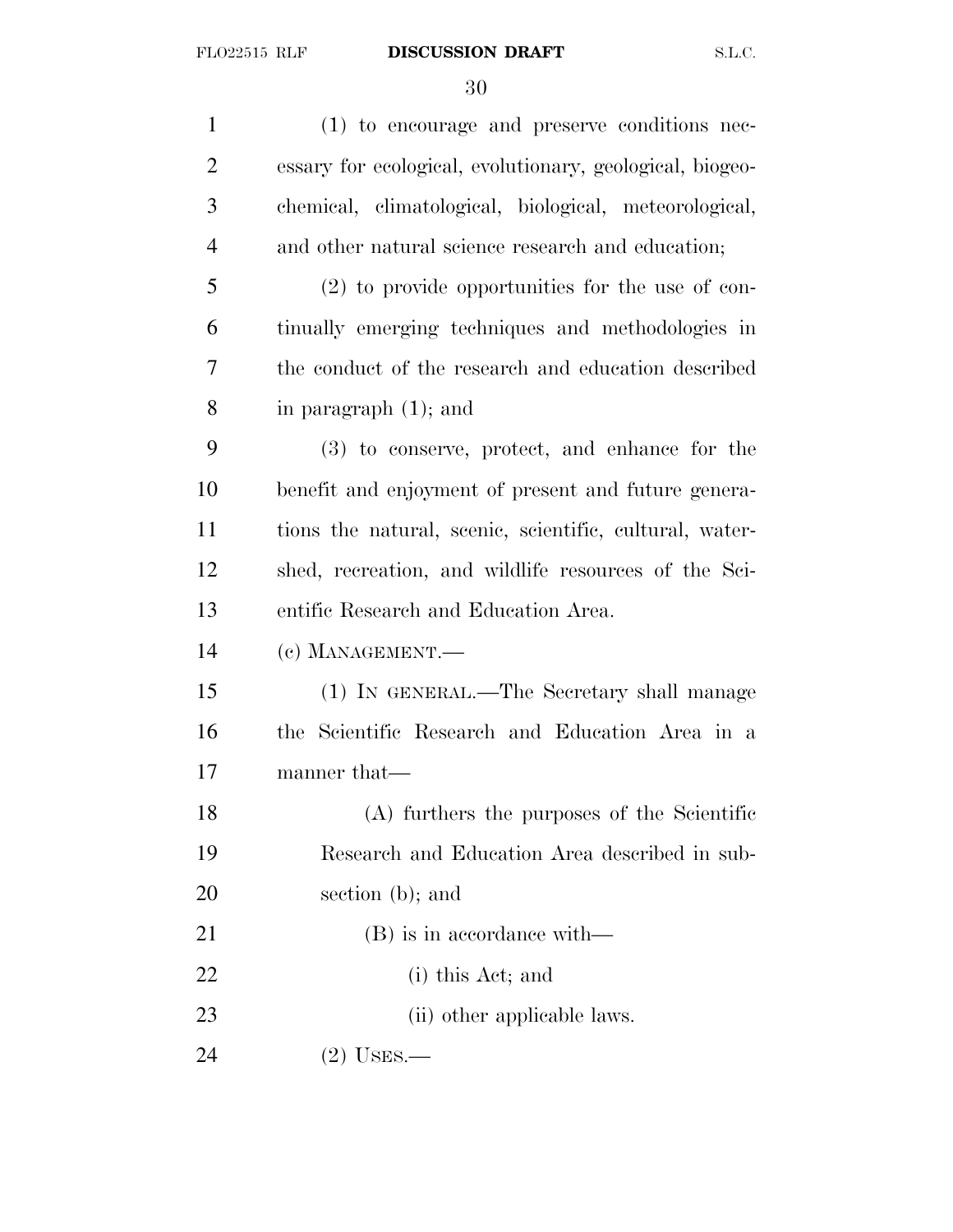| $\mathbf{1}$   | (A) IN GENERAL.—The Secretary shall                    |
|----------------|--------------------------------------------------------|
| $\overline{2}$ | only allow uses of the Scientific Research and         |
| 3              | Education Area that the Secretary determines           |
| $\overline{4}$ | would further the purposes described in sub-           |
| 5              | section (b).                                           |
| 6              | (B) VEHICLE USE.—Except as needed for                  |
| 7              | administrative purposes, to respond to an emer-        |
| 8              | gency, the use of off-highway vehicles in the          |
| 9              | Scientific Research and Education Area shall be        |
| 10             | permitted only on roads designated for the use         |
| 11             | on the date of enactment of this Act.                  |
| 12             | (C) BICYCLES.—The use of bicycles in the               |
| 13             | Scientific Research and Education Area shall be        |
| 14             | permitted only—                                        |
| 15             | (i) on roads and trails designated for                 |
| 16             | the use by the Secretary on the date of en-            |
| 17             | actment of this Act; or                                |
| 18             | (ii) on trails designated for the use by               |
| 19             | the Secretary after the date of enactment              |
| 20             | of this Act if the Secretary determines that           |
| 21             | the use is consistent with the purposes de-            |
| 22             | scribed in paragraphs $(1)$ and $(2)$ of sub-          |
| 23             | section (b).                                           |
| 24             | (d) EFFECT.—Nothing in this section limits the au-     |
| 25             | thority of the Rocky Mountain Biological Laboratory to |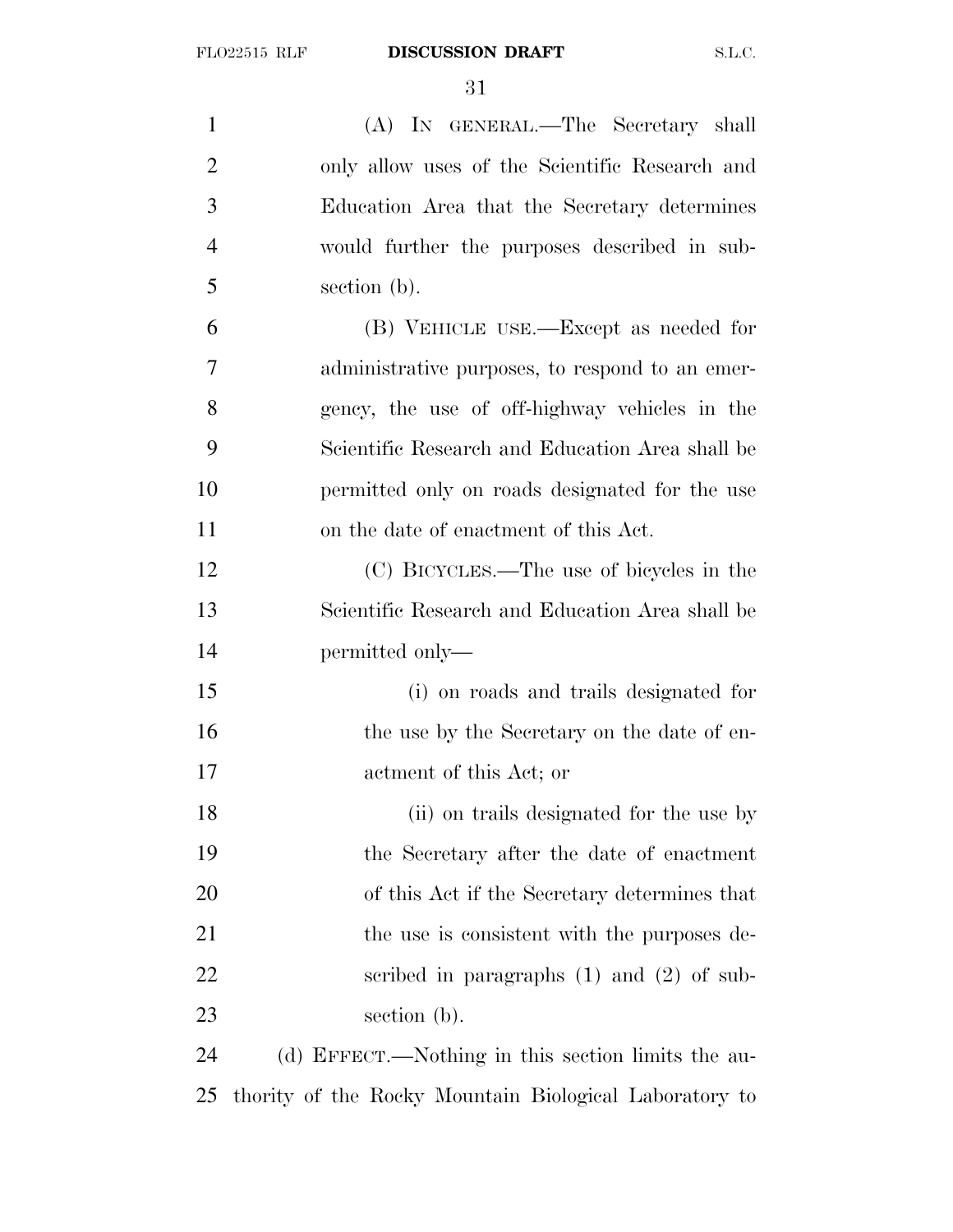conduct scientific research or education activities outside the boundaries of the Scientific Research and Education Area.

#### **SEC. 8. DESIGNATION OF WILDERNESS.**

 (a) DESIGNATION.—Section 2(a) of the Colorado Wil- derness Act of 1993 (16 U.S.C. 1132 note; 107 Stat. 756; 114 Stat. 1955; 116 Stat. 1055; 128 Stat. 3823) is amended—

9 (1) in paragraph  $(6)$ , by striking "1993," and inserting ''1993, and approximately 2,075 acres, as generally depicted as 'Proposed Crystal Creek and Lottis Creek Additions' on the map entitled 'Pro- posed Gunnison Outdoor Resources Protection Act Wilderness and Wilderness Additions' and dated  $\llbracket$ , 2022,";

16  $(2)$  in paragraph  $(9)$ —

 (A) by striking ''Gunnison'' and inserting 18 "Gunnison and White River"; and

 (B) by striking ''1993,'' and inserting 20 "1993, and approximately 12,681 acres, as gen- erally depicted as 'Proposed Poverty Gulch, Treasure Mountain, and Erickson Springs Ad- ditions' on the map entitled 'Proposed Gunni-son Outdoor Resources Protection Act Wilder-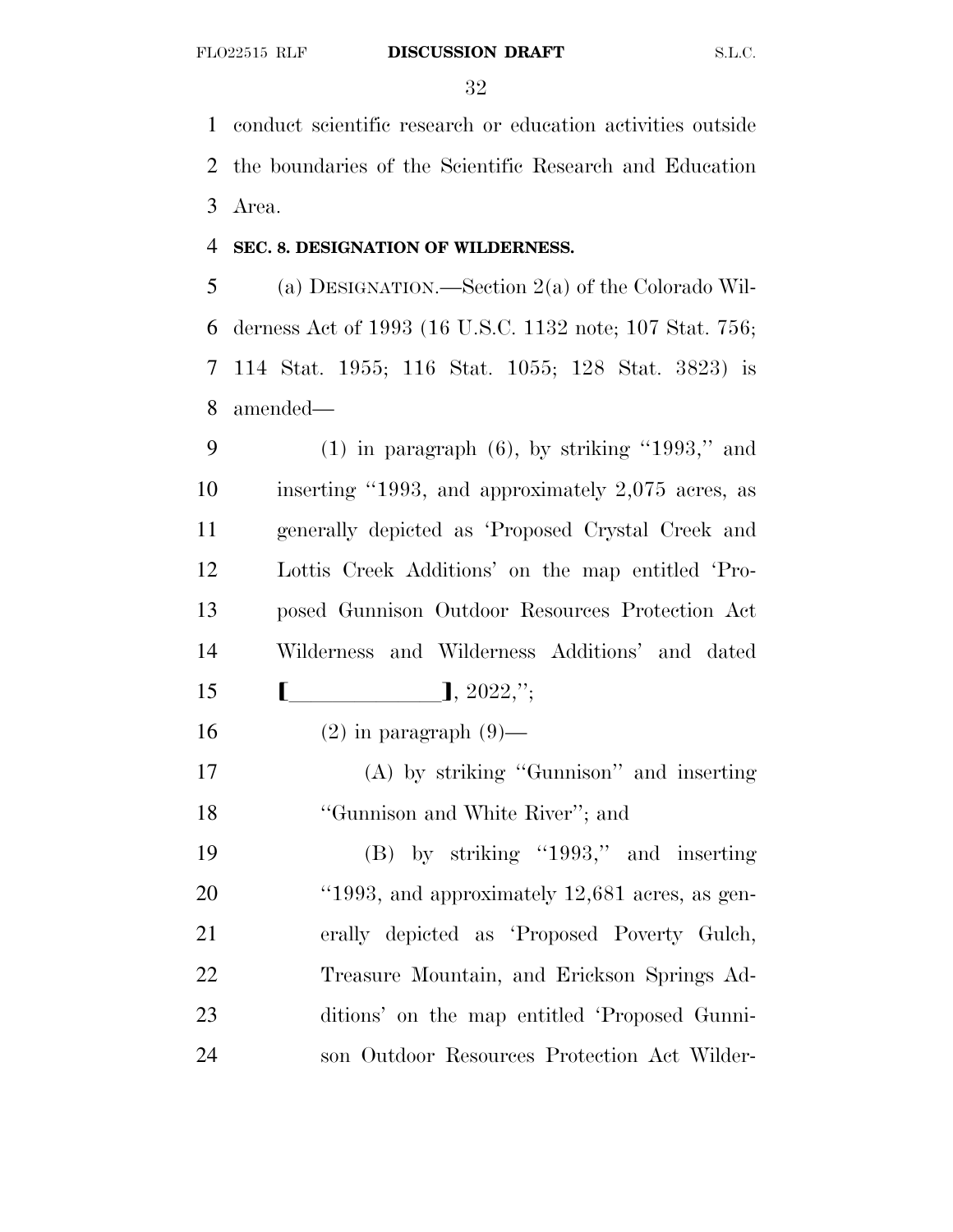| $\mathbf{1}$   | ness and Wilderness Additions' and dated                     |
|----------------|--------------------------------------------------------------|
| $\overline{2}$ | $\left[ \right]$ , 2022,"; and                               |
| 3              | $(3)$ by adding at the end the following:                    |
| 4              | "(23) MATCHLESS WILDERNESS.—Certain Fed-                     |
| 5              | eral land in the Grand Mesa, Uncompangre, and                |
| 6              | Gunnison National Forests comprising approxi-                |
| 7              | mately $8,620$ acres, as generally depicted as 'Pro-         |
| 8              | posed Matchless Wilderness Area' on the map enti-            |
| 9              | tled 'Proposed Gunnison Outdoor Resources Protec-            |
| 10             | tion Act Wilderness and Wilderness Additions' and            |
| 11             | dated $\begin{bmatrix} \end{bmatrix}$ , 2022, which shall be |
| 12             | known as the 'Matchless Wilderness'.                         |
| 13             | "(24) EAST CEMENT WILDERNESS.—Certain                        |
| 14             | Federal land in the Grand Mesa, Uncompahgre, and             |
| 15             | Gunnison National Forests comprising approxi-                |
| 16             | mately 8,232 acres, as generally depicted as 'Pro-           |
| 17             | posed East Cement Wilderness Area' on the map en-            |
| 18             | titled 'Proposed Gunnison Outdoor Resources Pro-             |
| 19             | tection Act Wilderness and Wilderness Additions'             |
| 20             | and dated $\boxed{\phantom{12367}}$ , 2022, which shall be   |
| 21             | known as the 'East Cement Wilderness'.                       |
| 22             | "(25) STAR PEAK WILDERNESS.—Certain Fed-                     |
| 23             | eral land in the Grand Mesa, Uncompangre, Gunni-             |
| 24             | son, and the White River National Forests com-               |
| 25             | prising approximately 7,360 acres, as generally de-          |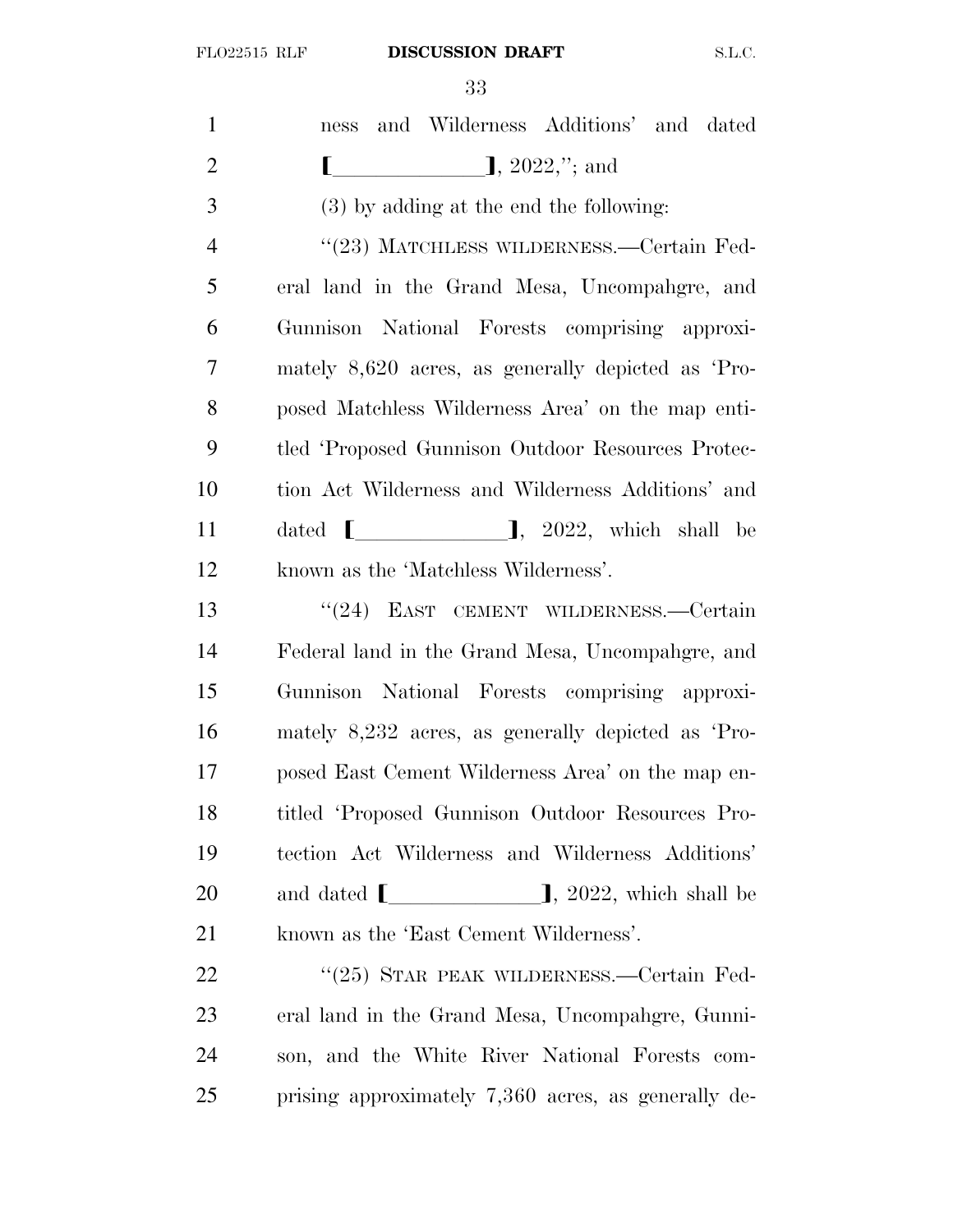picted as 'Proposed Star Peak Wilderness Area' on the map entitled 'Proposed Gunnison Outdoor Re- sources Protection Act Wilderness and Wilderness 4 Additions' and dated  $\blacksquare$ , 2022, which shall be known as the 'Star Peak Wilderness'. 6 "(26) MAROON BELLS-SNOWMASS WILDERNESS ADDITION.—Certain Federal land in the Grand Mesa, Uncompahgre, and Gunnison National For- ests comprising approximately 2,262 acres, as gen- erally depicted as 'Proposed Deer Creek Addition' on the map entitled 'Proposed Gunnison Outdoor Re- sources Protection Act Wilderness and Wilderness 13 Additions' and dated  $\blacksquare$ , 2022, which shall be incorporated in, and managed as part of, the Maroon Bells-Snowmass Wilderness. 16 "(27) WEST ELK WILDERNESS ADDITION.—

 Certain Federal land in the Gunnison Field Office administered by the Bureau of Land Management, in the Grand Mesa, Uncompahgre, and Gunnison National Forests and in the Curecanti National Recreation Area, comprising approximately 59,453 acres, as generally depicted as 'Proposed Lamborn, Castle, Beaver, Stubens Creek, East Elk Creek, Dil- lon Mesa, Soap Creek, and Curecanti Additions' on the map entitled 'Proposed Gunnison Outdoor Re-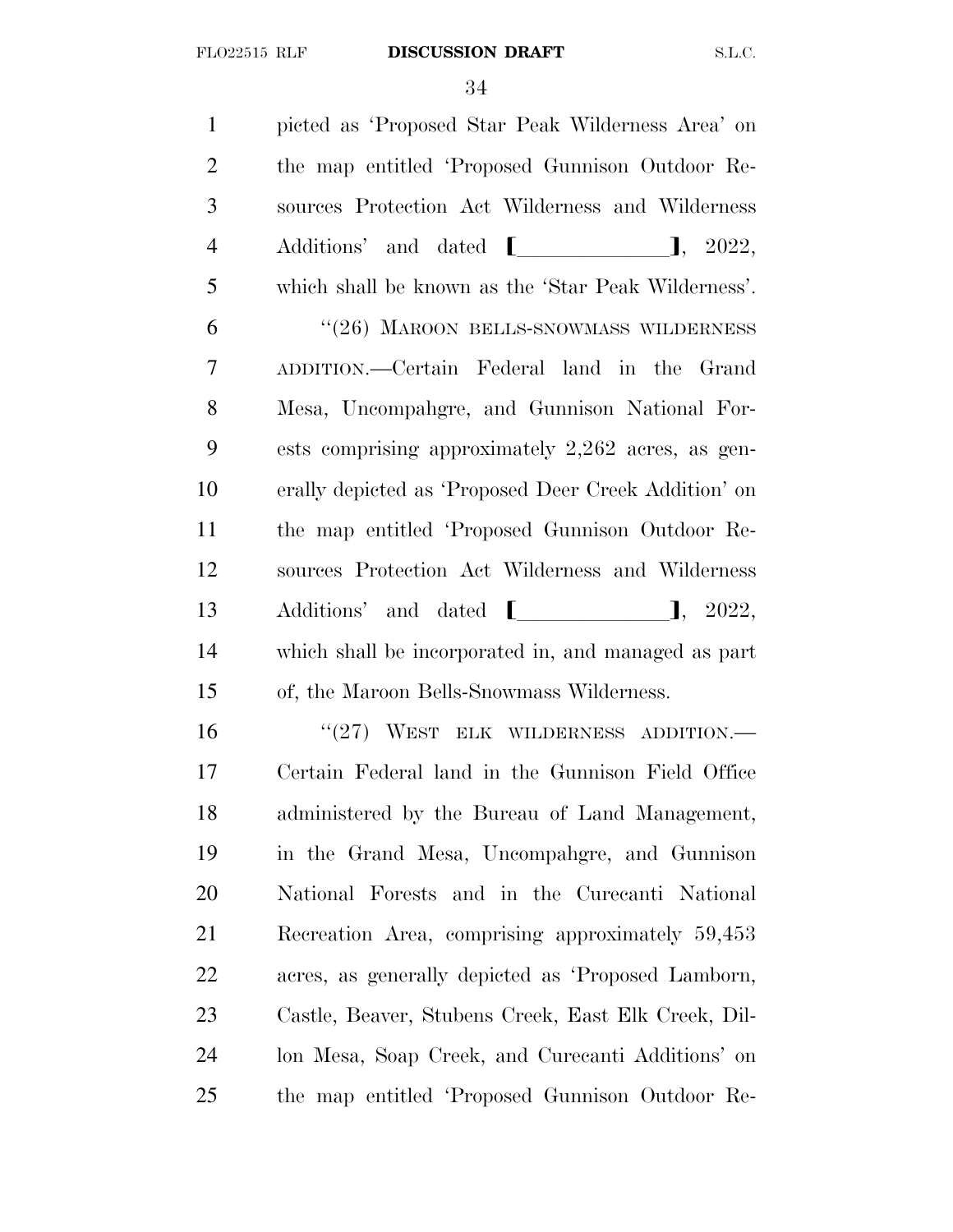sources Protection Act Wilderness and Wilderness 2 Additions' and dated  $\blacksquare$ , 2022, which shall be incorporated in, and managed as part of, the West Elk Wilderness.

5 "(28) UNCOMPAHGRE WILDERNESS ADDI- TIONS.—Certain Federal land in the Grand Mesa, Uncompahgre, and Gunnison National Forests com- prising approximately 14,014 acres, as generally de- picted as 'Proposed Uncompahgre Wilderness Addi- tions' on the map entitled 'Proposed Gunnison Out- door Resources Protection Act Wilderness and Wil-12 derness Additions' and dated  $\blacksquare$  2022, which shall be incorporated in, and managed as part of, the Uncompahgre Wilderness.

15 "(29) POWDERHORN WILDERNESS ADDITION.— Certain Federal land in the Gunnison Field Office administered by the Bureau of Land Management comprising approximately 9,606 acres, as generally depicted as 'Proposed Powderhorn Wilderness Addi- tions' on the map entitled 'Proposed Gunnison Out- door Resources Protection Act Wilderness and Wil- derness Additions' and dated  $\blacksquare$  2022, which shall be incorporated in, and managed as part of, the Powderhorn Wilderness.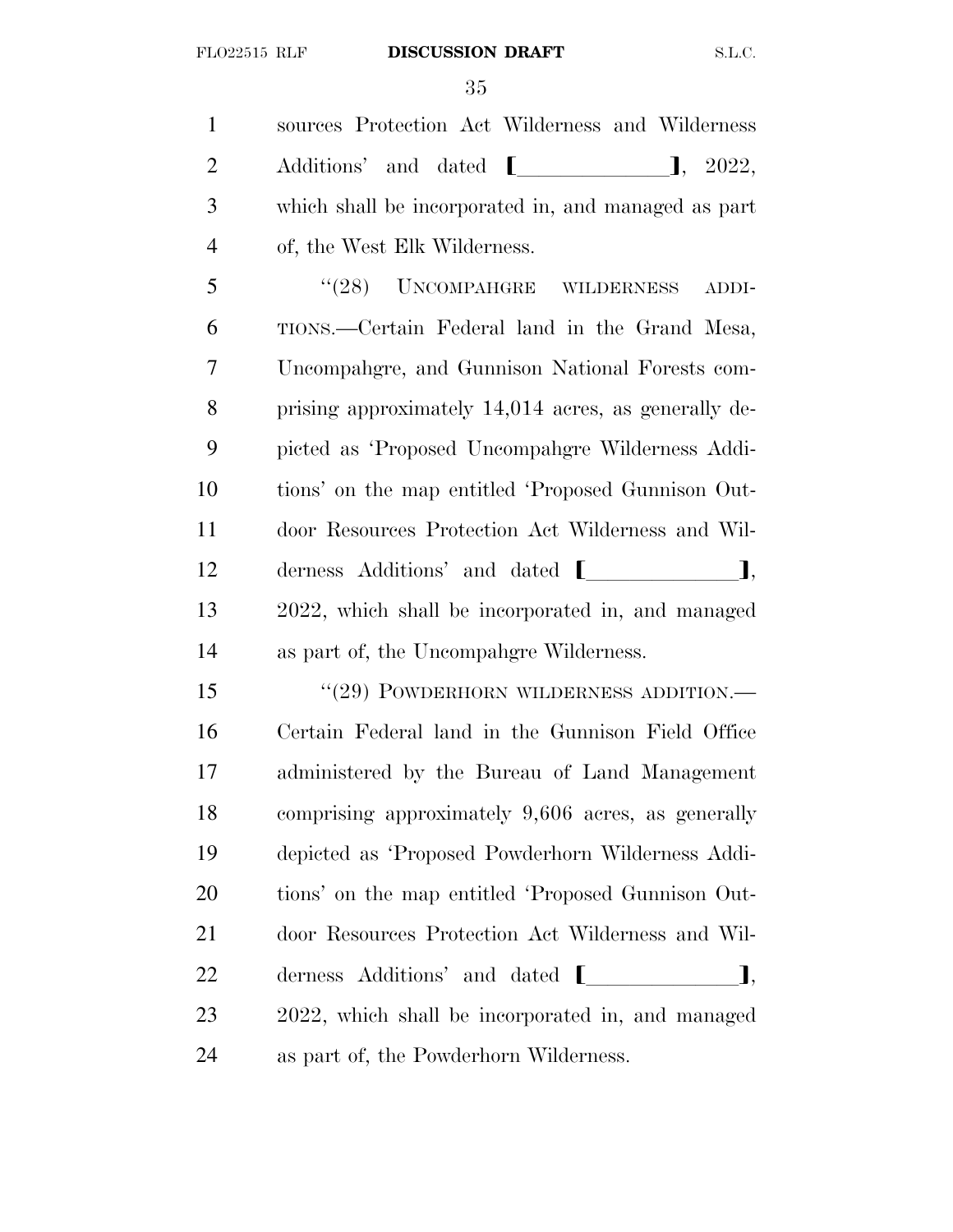**F**<sup>"</sup>(30) WILDCAT GULCH WILDERNESS.—Cer- tain Federal land in the Pike and San Isabel Na- tional Forests comprising approximately 8,638 acres, as generally depicted as 'Proposed Wildcat Gulch Wilderness Area' on the map entitled 'Proposed Gunnison Outdoor Resources Protection Act Wilder- ness and Wilderness Additions' and dated **[** ], 2022, which shall be known as 9 the 'Wildcat Gulch Wilderness'.]  $\lbrack$   $\lbrack$   $\lbrack$   $\lbrack$   $\lbrack$   $\lbrack$   $\lbrack$   $\lbrack$   $\lbrack$   $\lbrack$   $\lbrack$   $\lbrack$   $\lbrack$   $\lbrack$   $\lbrack$   $\lbrack$   $\lbrack$   $\lbrack$   $\lbrack$   $\lbrack$   $\lbrack$   $\lbrack$   $\lbrack$   $\lbrack$   $\lbrack$   $\lbrack$   $\lbrack$   $\lbrack$   $\lbrack$   $\lbrack$   $\lbrack$   $\$  tain Federal land in the Pike and San Isabel Na-tional Forests comprising approximately 6,654 acres,

 as generally depicted as 'Proposed Morgans Gulch Wilderness Area' on the map entitled 'Proposed Gunnison Outdoor Resources Protection Act Wilder- ness and Wilderness Additions' and dated  $\blacksquare$   $\blacksquare$ , 2022, which shall be known as 18 the 'Morgans Gulch Wilderness'.".

 (b) APPLICABLE LAW.—Any reference in the Wilder- ness Act (16 U.S.C. 1131 et seq.) to the effective date of that Act shall be considered to be a reference to the date of enactment of this Act for purposes of admin-istering the wilderness areas.

 (c) FIRE, INSECTS, AND DISEASES.—In accordance with section 4(d)(1) of the Wilderness Act (16 U.S.C.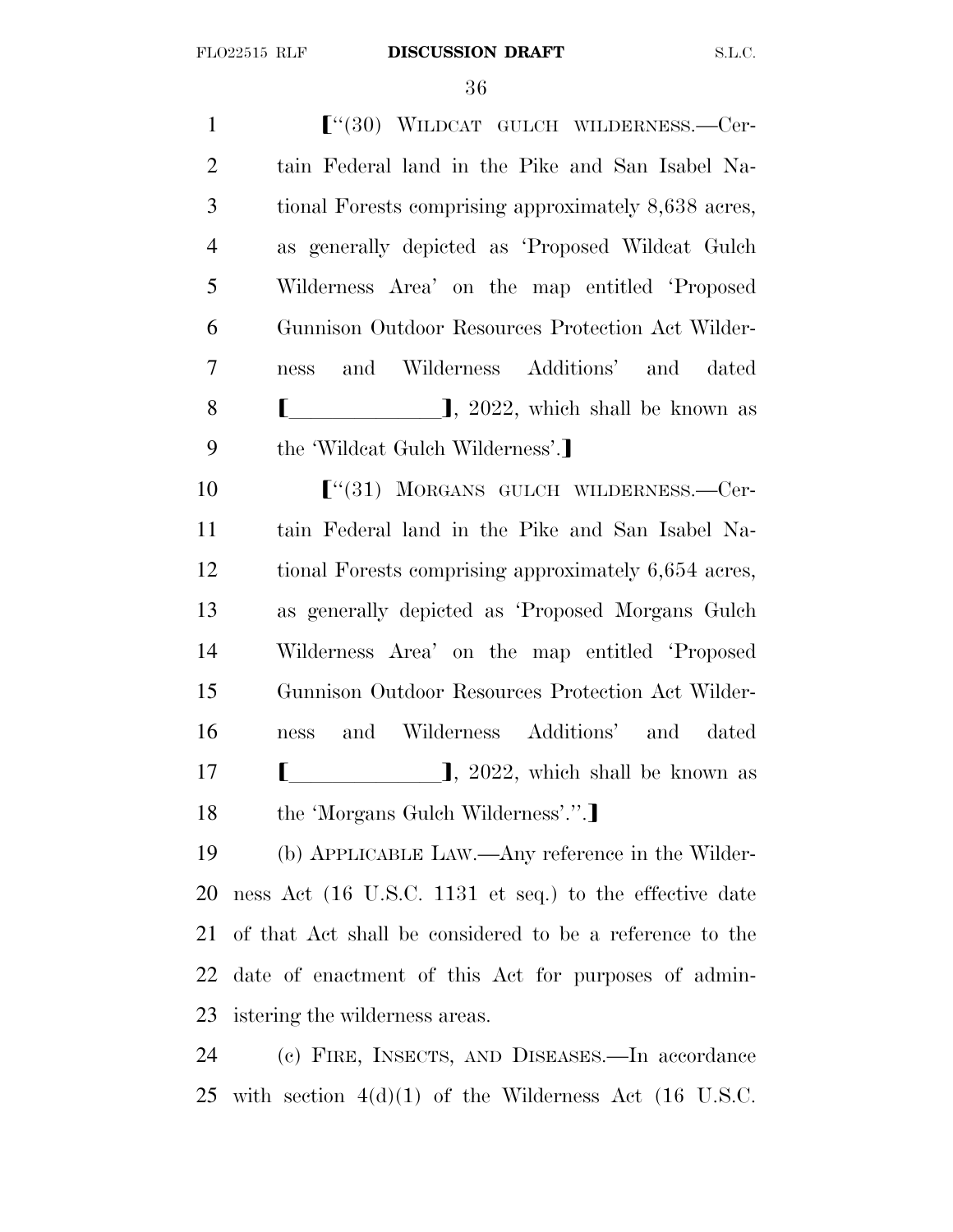$1133(d)(1)$ , the Secretary may carry out any measure within the wilderness areas that the Secretary determines to be necessary to control fire, insects, and diseases, sub- ject to any terms and conditions that the Secretary deter-mines to be appropriate.

 (d) WEST ELK WILDERNESS BOUNDARY MODIFICA-TION.—

 (1) IN GENERAL.—The boundary of the West Elk Wilderness in the County is modified to exclude the approximately 15 acres generally depicted as ''Boundary Modification'' on the map entitled ''Gun- nison Outdoor Resources Protection Act'' and dated **[**  $\qquad \qquad$  1, 2022.

 (2) WITHDRAWAL.—Subject to valid existing rights, the Federal land excluded from the boundary of the West Elk Wilderness under paragraph (1) is withdrawn from—

 (A) entry, appropriation, or disposal under 19 the public land laws;

 (B) location, entry, and patent under the mining laws; and

 (C) operation of the mineral leasing, min-eral materials, and geothermal leasing laws.

 (e) RELEASE.—Congress finds that, for the purposes of subsection (c) of section 603 of the Federal Land Policy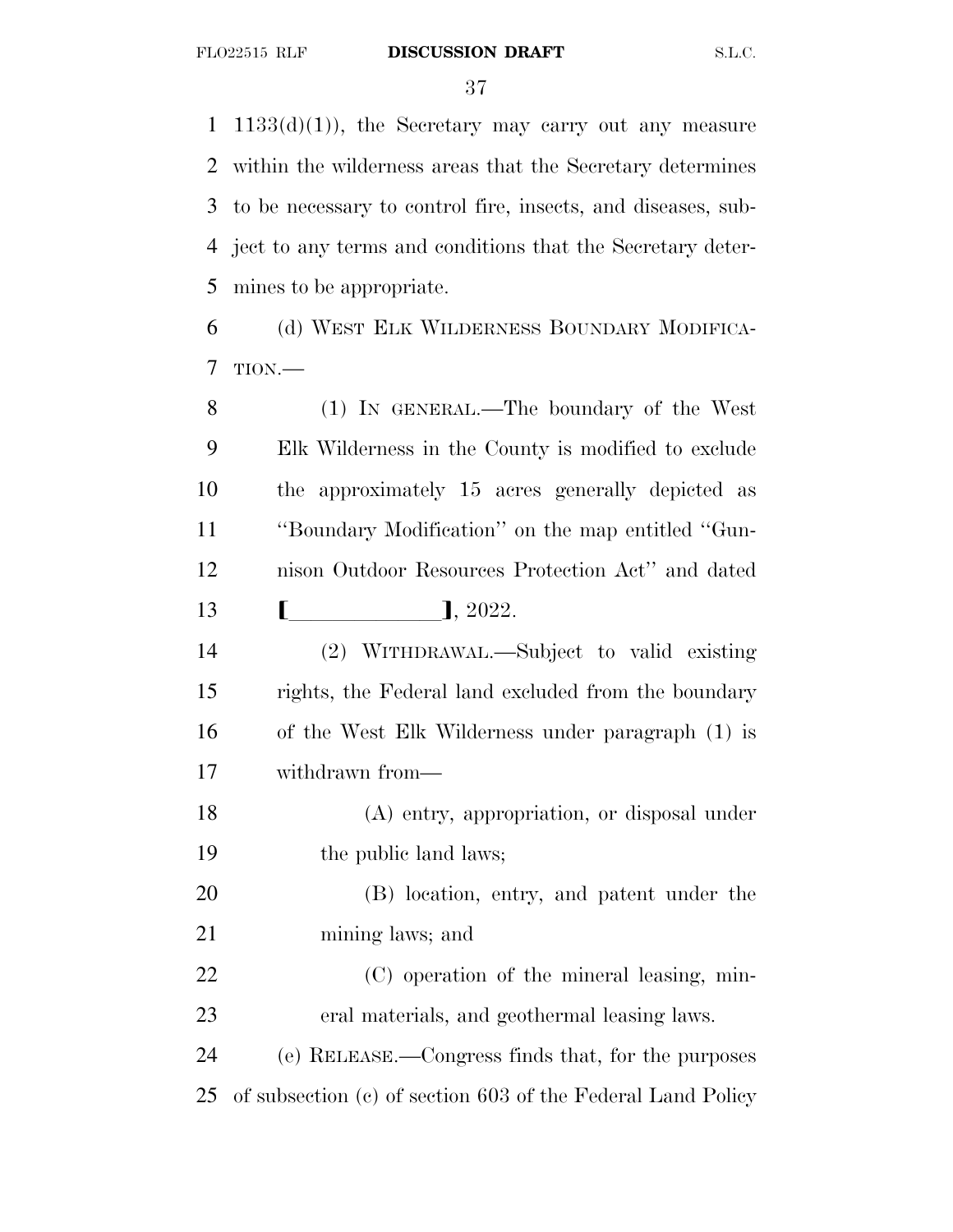| 1              | and Management Act of 1976 (43 U.S.C. 1782), the land  |
|----------------|--------------------------------------------------------|
| 2              | within the Powderhorn Wilderness Study Area not des-   |
| 3              | ignated as wilderness by this section (or an amendment |
| $\overline{4}$ | made by this section)—                                 |
| 5              | (1) has been adequately studied for wilderness         |
| 6              | designation; and                                       |
| 7              | $(2)$ is no longer subject to that subsection.         |
| 8              | SEC. 9. GENERAL PROVISIONS.                            |
| 9              | (a) MAPS AND LEGAL DESCRIPTIONS.—                      |
| 10             | (1) IN GENERAL.—As soon as practicable after           |
| 11             | the date of enactment of this Act, the Secretary       |
| 12             | shall file a map and a legal description of the cov-   |
| 13             | ered areas and wilderness areas with—                  |
| 14             | (A) the Committee on Energy and Natural                |
| 15             | Resources of the Senate; and                           |
| 16             | (B) the Committee on Natural Resources                 |
| 17             | of the House of Representatives.                       |
| 18             | (2) FORCE OF LAW.—Each map and legal de-               |
| 19             | scription filed under paragraph (1) shall have the     |
| 20             | same force and effect as if included in this Act, ex-  |
| 21             | cept that the Secretary may correct any typo-          |
| 22             | graphical errors in the maps and legal descriptions.   |
| 23             | PUBLIC AVAILABILITY.—Each map<br><b>(3)</b><br>and     |
| 24             | legal description filed under paragraph (1) shall be   |
| 25             | on file and available for public inspection in the ap- |
|                |                                                        |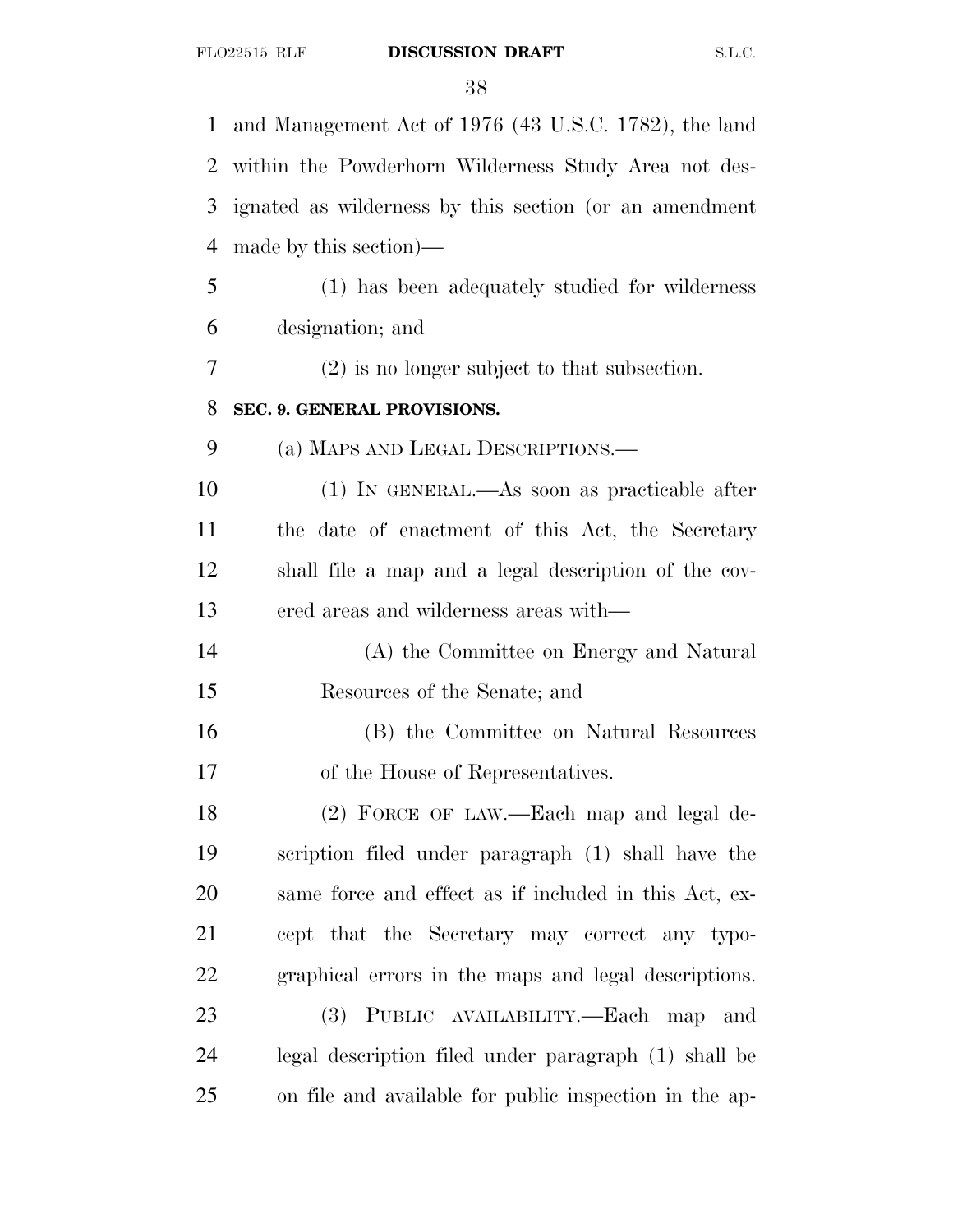| $\mathbf{1}$   | propriate offices of the Bureau of Land Management         |
|----------------|------------------------------------------------------------|
| $\overline{2}$ | or the Forest Service, as applicable.                      |
| 3              | (b) ACQUISITION OF LAND.—                                  |
| $\overline{4}$ | (1) IN GENERAL.—The Secretary may acquire                  |
| 5              | any land or interest in land within a covered area         |
| 6              | or wilderness area only through exchange, donation,        |
| 7              | or purchase from a willing seller.                         |
| 8              | (2) MANAGEMENT.—Any land or interest in                    |
| 9              | land acquired under paragraph (1) shall be incor-          |
| 10             | porated in, and administered as a part of, the cov-        |
| 11             | ered area or wilderness area in which the land or in-      |
| 12             | terest in land is located.                                 |
| 13             | (c) WITHDRAWAL.—Subject to valid existing rights,          |
| 14             | the covered areas and wilderness areas are withdrawn       |
| 15             | $from-$                                                    |
| 16             | (1) all forms of entry, appropriation, and dis-            |
| 17             | posal under the public land laws;                          |
| 18             | (2) location, entry, and patent under the mining           |
| 19             | laws; and                                                  |
| 20             | (3) operation of the mineral leasing, mining               |
| 21             | materials, and geothermal leasing laws.                    |
| 22             | (d) FISH AND WILDLIFE.—Nothing in this Act af-             |
| 23             | fects the jurisdiction or responsibility of the State with |
| 24             | respect to fish and wildlife in the State.                 |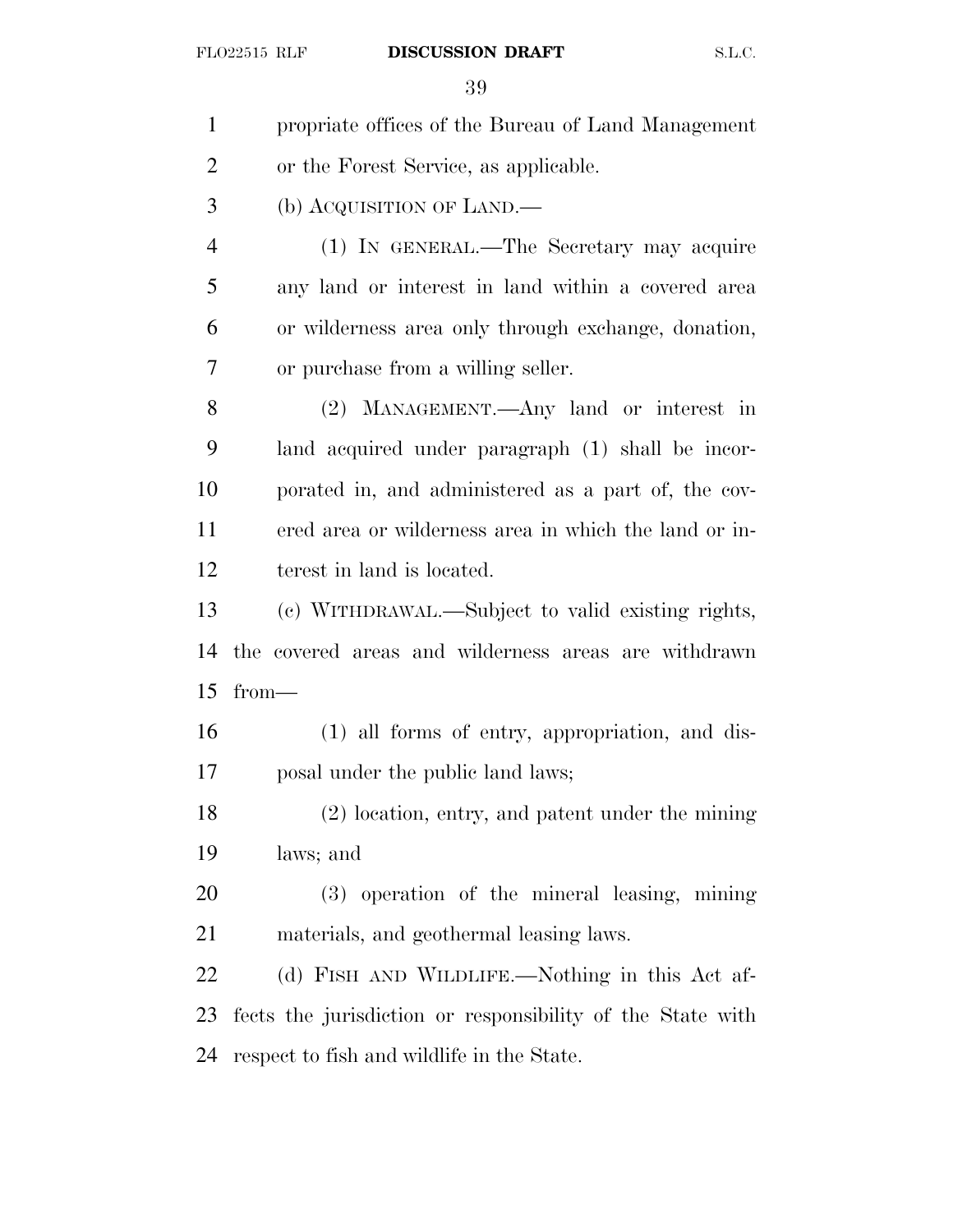(e) GRAZING.—The laws (including regulations) and policies followed by the Secretary in issuing and admin- istering grazing permits or leases on land under the juris- diction of the Secretary shall continue to apply within a covered area.

 (f) WILDFIRE, INSECT, AND DISEASE MANAGE- MENT.—In accordance with this Act, the Secretary may— (1) carry out any measures that the Secretary determines to be necessary to manage wildland fire,

 and treat hazardous fuels, insects, and diseases, in the covered areas; and

 (2) coordinate the measures with the appro- priate State or local agency, as the Secretary deter-mines to be necessary.

(g) VEGETATION MANAGEMENT.—

 (1) IN GENERAL.—No project shall be carried out in a covered area for the purpose of harvesting commercial timber.

 (2) ECOLOGICAL RESTORATION.—Any vegeta- tion management project carried out in a covered area outside of the wildland-urban interface that in- cludes the harvest or sale of merchantable materials shall—

24 (A) be collaboratively developed;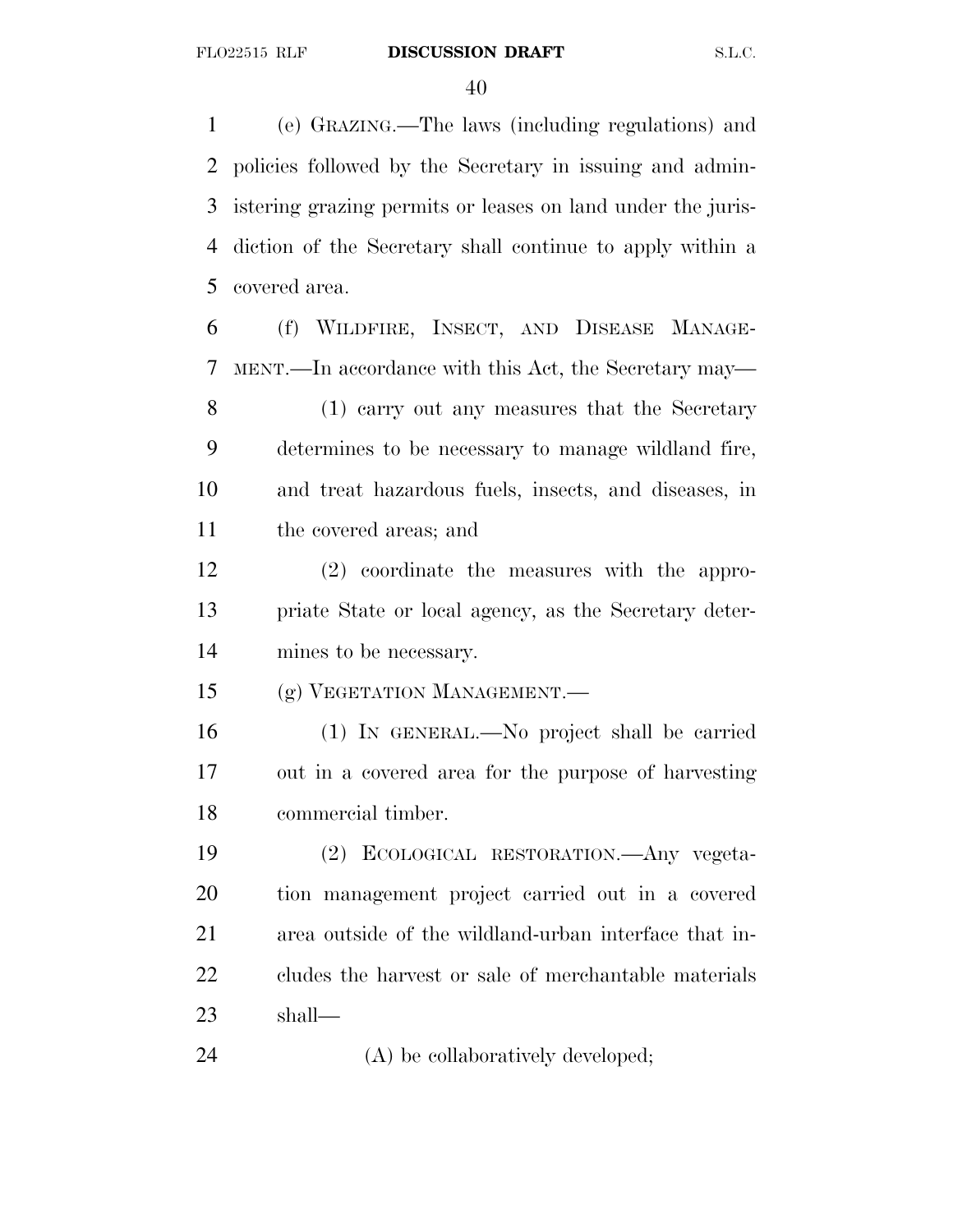| $\mathbf{1}$   | (B) limit the sale of merchantable mate-                |
|----------------|---------------------------------------------------------|
| $\overline{2}$ | rials to small diameter trees or biomass; and           |
| 3              | (C) in accordance with the best available               |
| $\overline{4}$ | science—                                                |
| 5              | (i) restore ecological integrity;                       |
| 6              | (ii) maximize the retention of old                      |
| 7              | growth and large trees, as appropriate for              |
| 8              | the forest type; and                                    |
| 9              | (iii) focus on prescribed fire as the                   |
| 10             | primary means to achieve modified                       |
| 11             | wildland fire behavior, as measured by the              |
| 12             | projected reduction of uncharacteristically             |
| 13             | severe wildfire effects for the forest type.            |
| 14             | (h) ROADS AND TRAILS.—                                  |
| 15             | $(1)$ IN GENERAL.—Except as provided in para-           |
| 16             | $graph (2)$ , no road shall be constructed in a covered |
| 17             | area.                                                   |
| 18             | (2) EXCEPTION.—Nothing in paragraph (1)                 |
| 19             | prevents the Secretary from—                            |
| 20             | (A) constructing a temporary road in a                  |
| 21             | Protection Area, Recreation Management Area,            |
| 22             | or Special Management Area as the Secretary             |
| 23             | determines to be necessary as a minimum re-             |
| 24             | quirement for carrying out a vegetation man-            |
| 25             | agement project in accordance with this Act;            |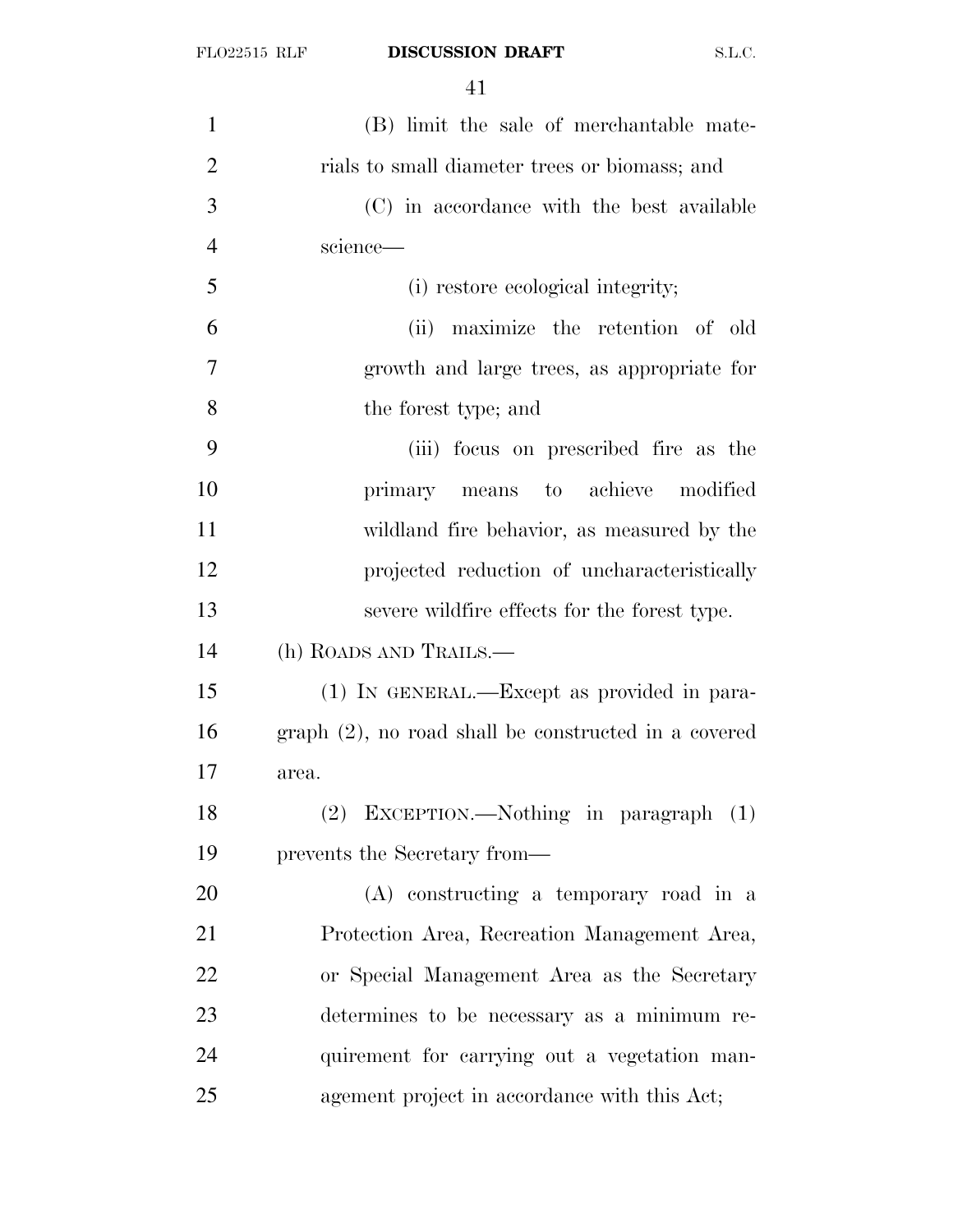(B) responding to an emergency; or (C) authorizing the transportation of sci- entific research equipment within the Scientific Research and Education Area. (3) DECOMMISSIONING OF TEMPORARY ROADS.—Not later than 3 years after the date on which an applicable vegetation management project is completed, the Secretary shall decommission any 9 temporary road constructed under paragraph  $(2)(A)$  for the applicable vegetation management project. (4) REROUTING.—Nothing in this Act prevents the Secretary from rerouting a trail within a covered area to protect public safety or natural resources from degradation, as determined to be appropriate by the Secretary. (i) WATER RIGHTS.—Nothing in section 3, 4, 5, 6, or 7 affects the use or allocation of any absolute or condi- tional water right that is— (1) decreed under the laws of the State; and (2) in existence on the date of enactment of this Act. 22 (j) No BUFFER ZONES.— (1) IN GENERAL.—Nothing in this Act estab-lishes a protective perimeter or buffer zone around

a covered area or wilderness area.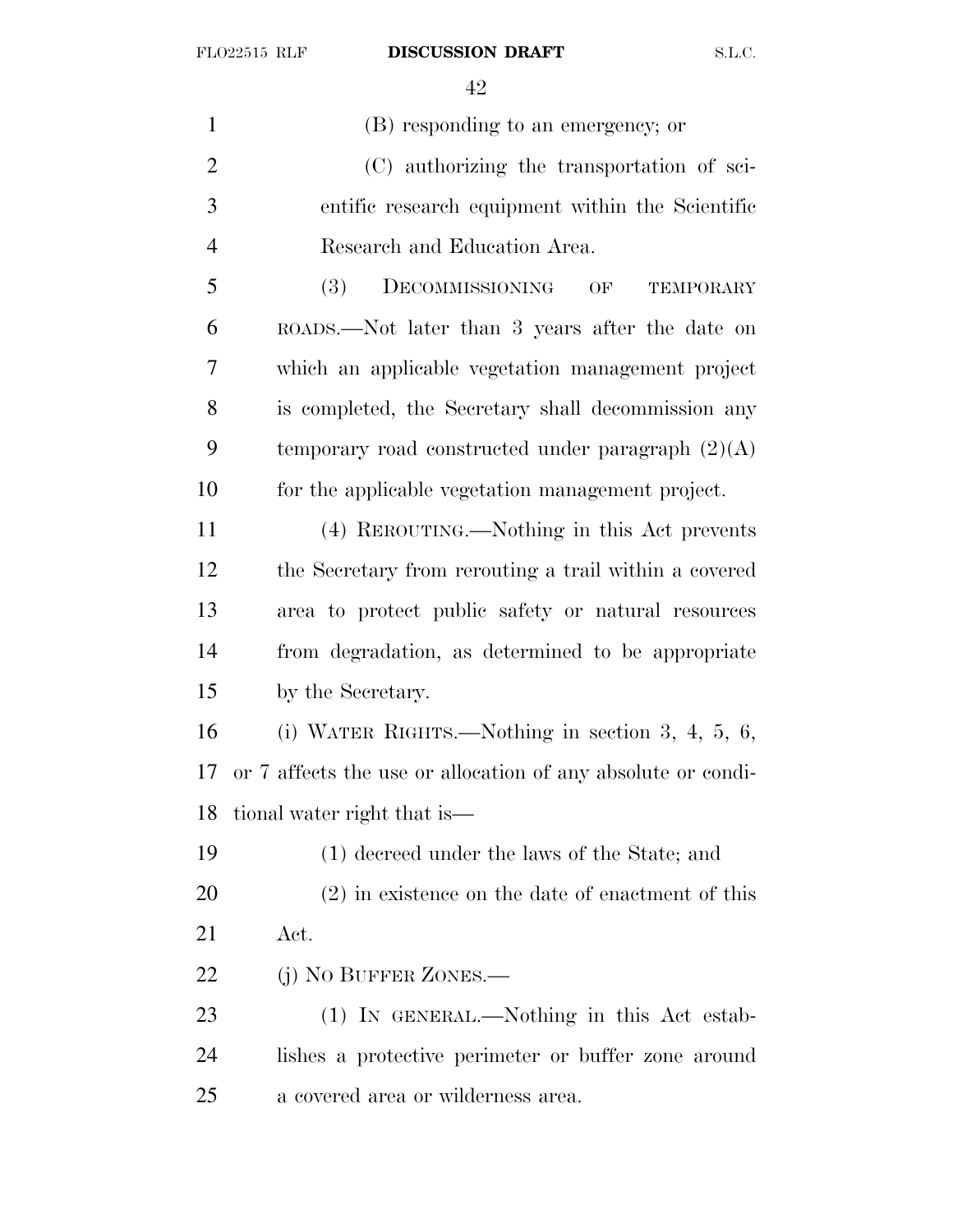(2) OUTSIDE ACTIVITIES.—The fact that a non- wilderness activity or use on land outside of a cov- ered area or wilderness area can be seen or heard from an area within a covered area or wilderness area shall not preclude the conduct of the activity or use outside the boundary of the covered area or wil- derness area. (k) SEASONAL CLOSURES.—As appropriate and in accordance with applicable law, the Secretary shall develop and implement seasonal closures for off-highway vehicles and bicycles to protect wildlife and wildlife habitat in— (1) the McIntosh Mountain Special Manage- ment Area designated by section 3(a)(6); (2) the Signal Peak Special Management Area 15 designated by section  $3(a)(8)$ ; (3) the Cabin Creek Wildlife Conservation Area 17 designated by section  $4(a)(1)$ ; (4) the Flat Top Wildlife Conservation Area 19 designated by section  $4(a)(2)$ ; (5) the Lake Gulch and Cebolla Creek Wildlife Conservation Area designated by section 4(a)(3); and (6) the Pinnacles Wildlife Conservation Area 24 designated by section  $4(a)(6)$ . 25 (1) RESTORATION ACTIVITIES.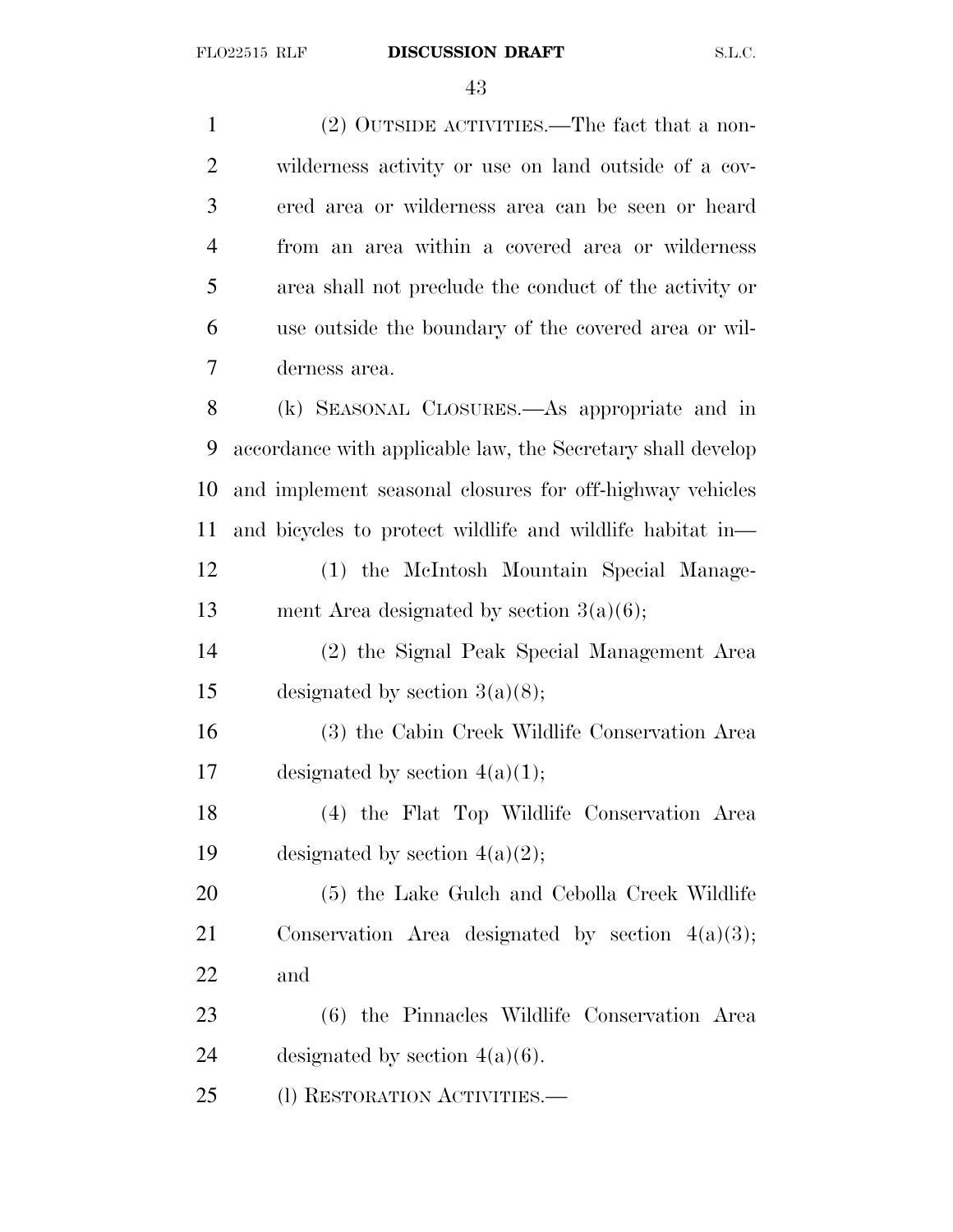| $\mathbf{1}$   | (1) IN GENERAL.—As appropriate and in ac-           |
|----------------|-----------------------------------------------------|
| $\overline{2}$ | cordance with applicable law, the Secretary shall   |
| 3              | conduct wet meadow and riparian restoration         |
| $\overline{4}$ | projects to improve climate resiliency and wildlife |
| 5              | habitat in-                                         |
| 6              | (A) the McIntosh Mountain Special Man-              |
| 7              | agement Area designated by section $3(a)(6)$ ;      |
| 8              | (B) the Signal Peak Special Management              |
| 9              | Area designated by section $3(a)(8)$ ;              |
| 10             | (C) the Flat Top Wildlife Conservation              |
| 11             | Area designated by section $4(a)(2)$ ;              |
| 12             | (D) the Lake Gulch and Cebolla Creek                |
| 13             | Wildlife Conservation Area designated by sec-       |
| 14             | tion $4(a)(3);$                                     |
| 15             | (E) the Pinnacles Wildlife Conservation             |
| 16             | Area designated by section $4(a)(6)$ ; and          |
| 17             | (F) the Sawtooth Wildlife Conservation              |
| 18             | Area designated by section $4(a)(8)$ .              |
| 19             | (2) COLLABORATION.—In carrying out<br>the           |
| 20             | projects described in paragraph (1), the Secretary  |
| 21             | shall seek to collaborate with—                     |
| 22             | (A) the Colorado Division of Parks and              |
| 23             | Wildlife;                                           |
| 24             | (B) the Upper Gunnison River Water Con-             |
| 25             | servancy District;                                  |